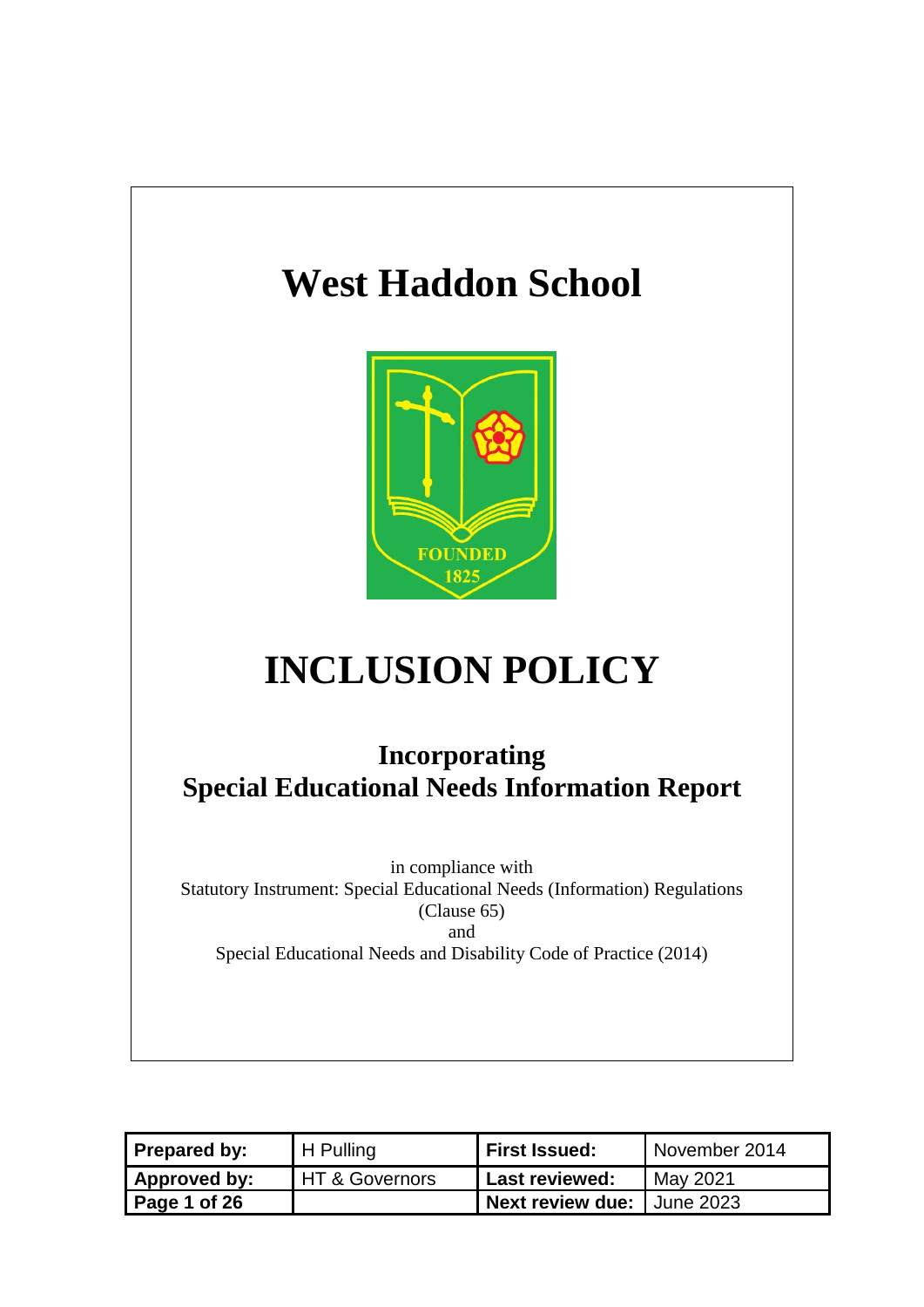#### INCLUSION POLICY FOR WEST HADDON PRIMARY SCHOOL

This policy covers a range of children who are vulnerable learners: Children with Special Educational Needs (SEN); English as an Additional Language (EAL); Children Looked After by the Local Authority (CLA), although the school has a separate policy for these children as well; children eligible for Pupil Premium; and children who are very able or talented. It demonstrates the school's commitment to achieving maximum inclusion of all children (see inclusion statement below). It is also designed to meet the School's statutory responsibilities for children with SEN in providing an SEN Information Report for children and parents and is reviewed annually. A number of acronyms (abbreviations) are used in this report and these are summarised in Appendix 1.

#### **Legislative Compliance**

This policy complies with the guidance given in **Statutory Instrument: Special Educational Needs (Information) Regulations (Schedule 1).** It has been written as guidance for staff, parents or carers and children with reference to the following guidance and documents.

SEN Code of Practice (which takes account of the SEN provisions of the SEN and Disability Act 2001) September 2014

Ofsted Section 5 Inspection Framework April 2014

Ofsted SEN Review 2010 "A statement is not enough"

Equality Act 2010

Children and Families Act 2014

Pupil Premium: Funding and accountability for schools (Sept 2016)

#### **Inclusion Statement**

- We endeavour to achieve maximum inclusion of all children (including vulnerable learners) whilst meeting their individual needs
- Teachers provide differentiated learning opportunities for all the children within the school and provide materials appropriate to children's interests and abilities. This ensures that all children have full access to the school curriculum
- Special Educational Need might be an explanation for delayed or slower progress but is not an excuse, and we make every effort to narrow the gap in attainment between vulnerable groups of learners and others
- English as an Additional Language (EAL) is not considered a Special Education Need. Differentiated work and individual learning opportunities are provided for children who are learning EAL as part of our provision for vulnerable learners
- We focus on individual progress as the main indicator of success

| Prepared by: | H Pulling      | <b>First Issued:</b>       | November 2014 |
|--------------|----------------|----------------------------|---------------|
| Approved by: | HT & Governors | <b>Last reviewed:</b>      | May 2021      |
| Page 2 of 26 |                | Next review due: June 2023 |               |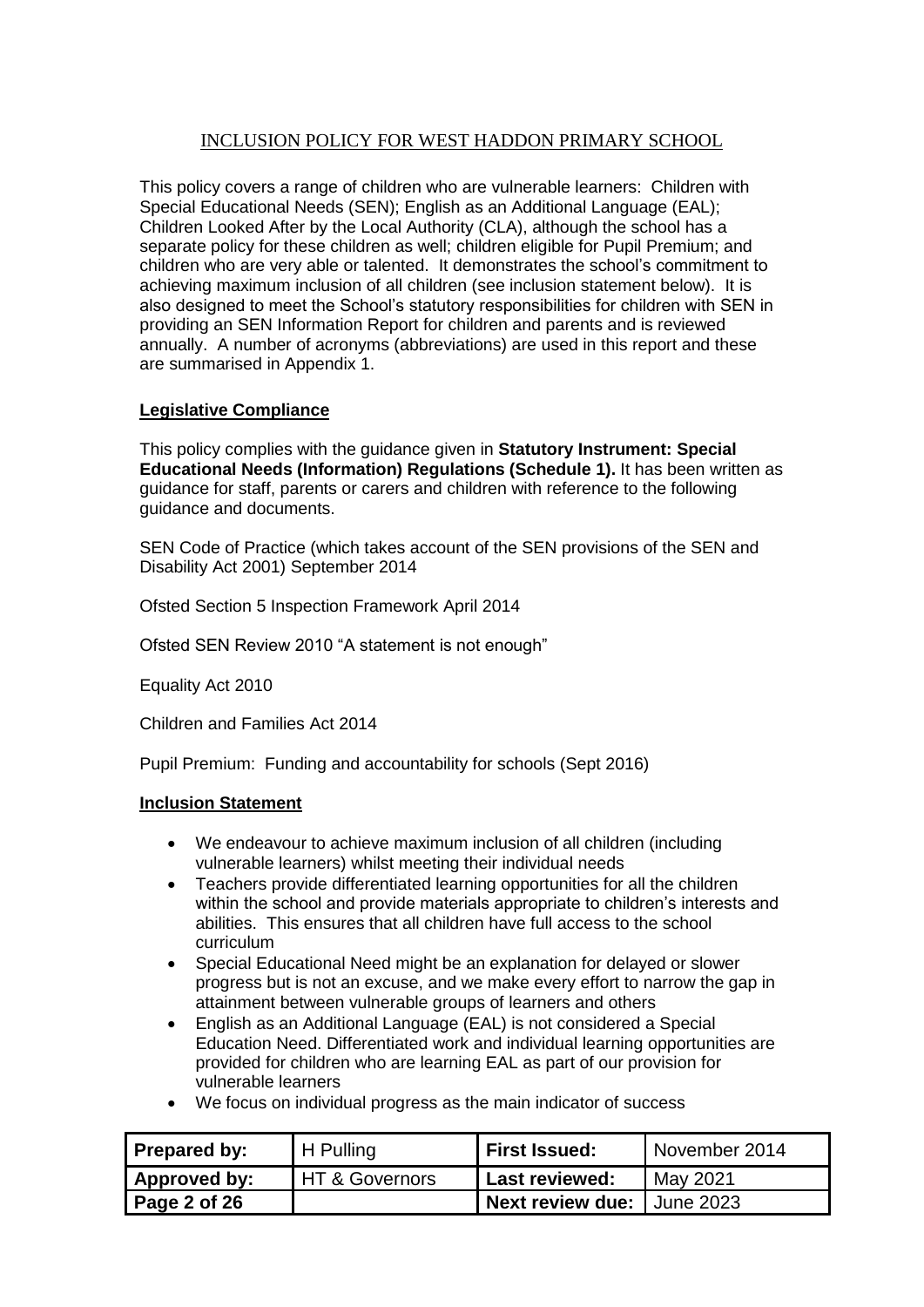- We strive to make a clear distinction between "underachievement" often caused by a poor early experience of learning and special educational needs:
	- o Some pupils in our school may be underachieving but will not necessarily have a special educational need. It is our responsibility to spot this quickly and ensure that appropriate interventions are put in place to help these pupils catch up
	- o Other pupils will genuinely have special educational needs and this **may** lead to lower-attainment (though not necessarily to underachievement). It is our responsibility to ensure that pupils with special educational needs have the maximum opportunity to attain and make progress in line with their peers. Accurate assessment of need and carefully planned programmes, which address the root causes of any learning difficulty, are essential ingredients of success for these pupils. These will be provided, initially, through additional support funded from the devolved schools budget

#### **Aims and Objectives of this Policy**

The aims of our inclusion policy and practice in this school are:

- To provide curriculum access for all
- To secure high levels of achievement for all
- To meet individual needs through a wide range of provision
- To attain high levels of satisfaction and participation from pupils, parent and carers
- To carefully map provision for all vulnerable learners to ensure that staffing deployment, resource allocation and choice of intervention is leading to good learning outcomes
- To ensure a high level of staff expertise to meet pupil need, through well targeted continuing professional development
- To work in cooperative and productive partnership with the Local Authority and other outside agencies, to ensure there is a multi-professional approach to meeting the needs of all vulnerable learners
- To "promote children's self-esteem and emotional well-being and help them to form and maintain worthwhile relationships based on respect for themselves and others". (National Curriculum, 2014)

The headteacher and the governing body have delegated the responsibility for the ongoing implementation of this Inclusion Policy to the Special Educational Needs Coordinator (SENDCO).

The SENDCO is responsible for reporting regularly to the headteacher and the governor with responsibility for SEN on the ongoing effectiveness of this inclusion policy.

The Ethnic Minority Achievement (EMA) Co-ordinator has strategic responsibility for the inclusion of children who have EAL and the achievement of vulnerable ethnic minority groups (this role may be also included within the SENDCO role).

| Prepared by: | H Pulling                   | <b>First Issued:</b>                | November 2014 |
|--------------|-----------------------------|-------------------------------------|---------------|
| Approved by: | <b>I HT &amp; Governors</b> | <b>Last reviewed:</b>               | May 2021      |
| Page 3 of 26 |                             | <b>Next review due: I June 2023</b> |               |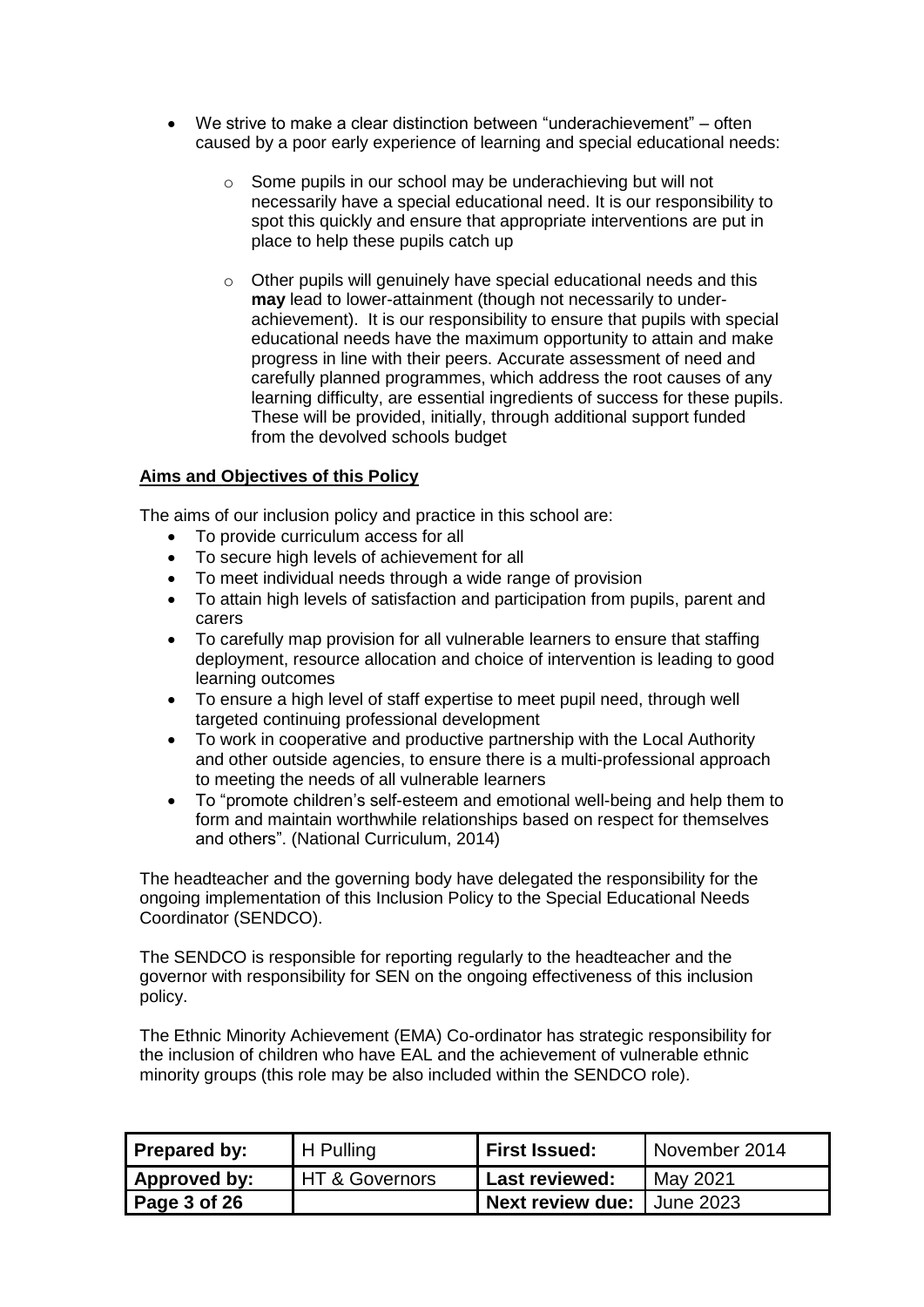The Designated Teacher for CLA has strategic responsibility for the inclusion of children who are adopted or in local authority care.

**All staff in school have a responsibility for maximising achievement and opportunity of vulnerable learners** – specifically, all teachers are teachers of pupils with special educational needs and EAL. Staff are aware of their responsibilities towards all vulnerable learners and a positive and sensitive attitude is shown towards all pupils at all times.

**The name and contact details of the SEN Co-ordinator:**

*Harriette Pulling*

*hpulling@westhaddon.northants.sch.uk*

**The name and contact details of the Designated Teacher for Children Looked After:**

*Harriette Pulling*

*[hpulling@westhaddon.northants.sch.uk](mailto:hpulling@westhaddon.northants.sch.uk)*

**The name and contact details of the Ethnic Minority Achievement Co-ordinator:**

*Harriette Pulling*

*[hpulling@westhaddon.northants.sch.uk](mailto:hpulling@westhaddon.northants.sch.uk)*

**The name and contact details of the Pastoral Support Office**

**Karen Packer**

**[kpacker@westhaddon.northants.sch.uk](mailto:kpacker@westhaddon.northants.sch.uk)**

| Prepared by: | H Pulling      | <b>First Issued:</b>         | November 2014 |
|--------------|----------------|------------------------------|---------------|
| Approved by: | HT & Governors | Last reviewed:               | May 2021      |
| Page 4 of 26 |                | Next review due: I June 2023 |               |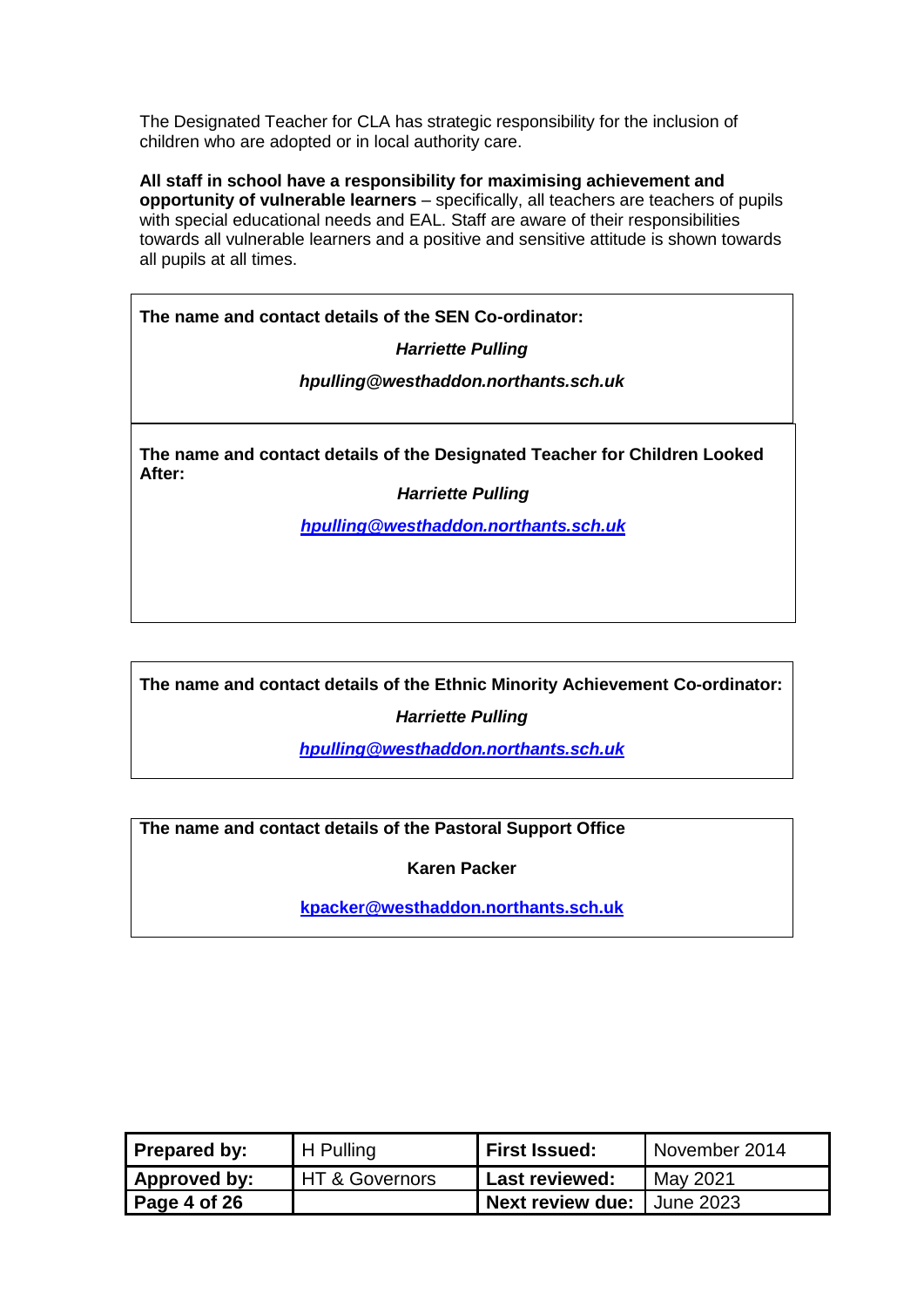A child or young person has SEN if they have a learning difficulty or disability which calls for special educations provision to be made for him or her. A child of compulsory school age or a young person has a learning difficulty or disability if he or she:

- Has a significantly greater difficulty in learning than the majority of others of the same age, or
- Has a disability which prevents or hinders him or her from making use of facilities of a kind generally provided for others of the same age in mainstream schools or mainstream post-16 situations

#### **The kinds of Special Educational Needs which are provided for in our school:**

The broad areas of need which we address are:

- Communication and interaction
- Cognition and learning
- Social, emotional and mental health difficulties
- Sensory and/or physical needs
- ASD

As an inclusive school, we do not seek to closely define the special educational needs for which we will make provision. Historically, we have had success in providing for a wide range of different needs, when budget, resources and availability of expertise has allowed. This has included pupils with:

- Dyslexia
- Autistic Spectrum Disorders
- Dyspraxia
- Visual Impairment
- Moderate Learning Difficulties
- NFI Neurofibromatosis 1
- ADHD

In admitting pupils with special educational needs, we would expect to have informative discussions with both the pupil's family and the local authority to ascertain the suitability of our provision. We understand that it is initially our responsibility to make provision for a pupil with special educational needs through the school's devolved SEN budget. Thereafter we are aware of the process of applying for High Needs Funding if the pupil's and the school's needs make that a necessity. As a mainstream school, it would clearly be difficult for us to make provision for pupils whose needs and/or demands are significant, severe or profound – to the extent that it could be argued that they would be most appropriately placed in a special school. However, we do not rule this out and would make a careful assessment of the needs of each pupil in constructive conversation with other agencies.

| Prepared by:        | H Pulling                 | First Issued:                       | November 2014 |
|---------------------|---------------------------|-------------------------------------|---------------|
| <b>Approved by:</b> | <b>HT &amp; Governors</b> | Last reviewed:                      | May 2021      |
| Page 5 of 26        |                           | <b>Next review due:   June 2023</b> |               |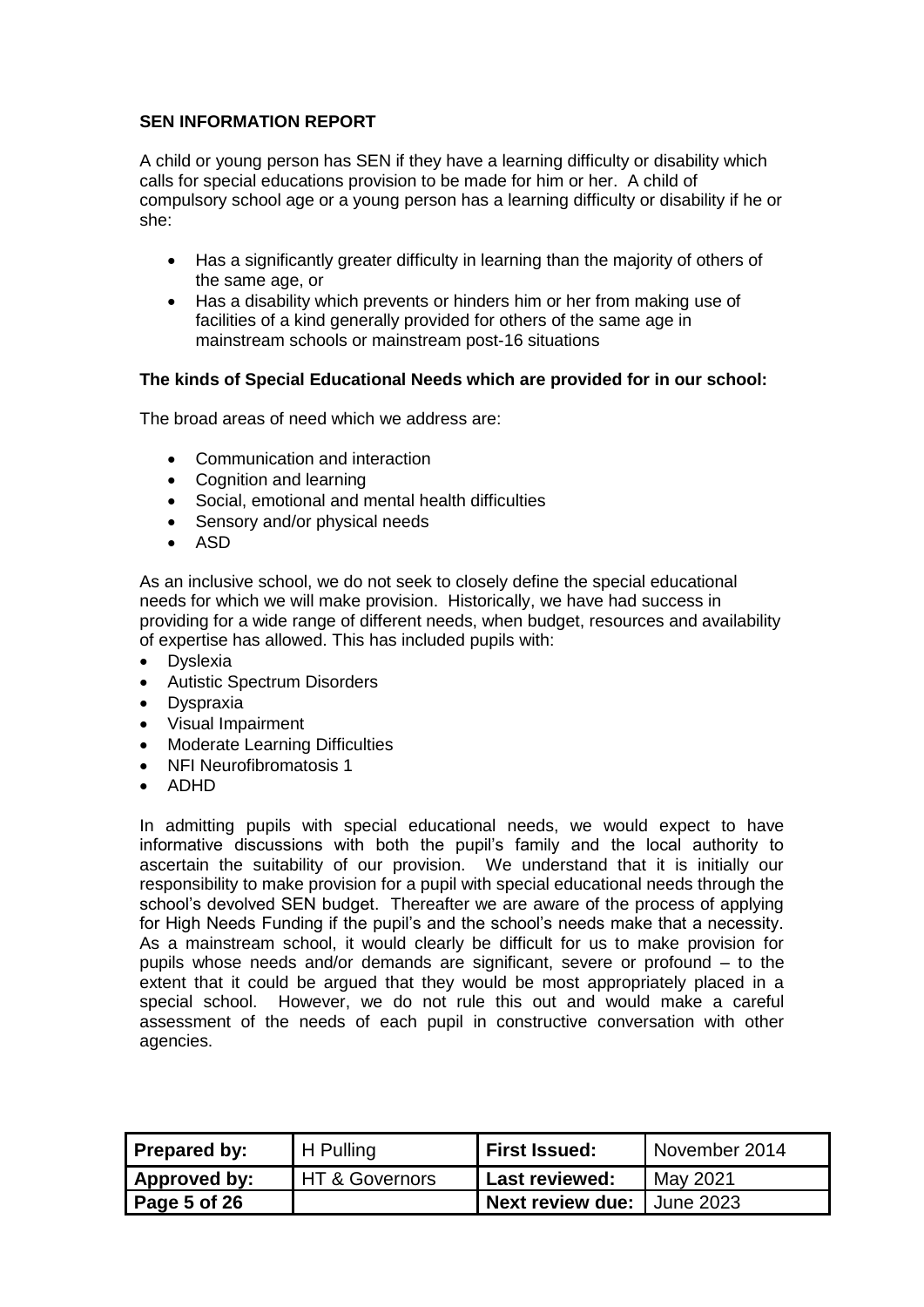#### **SEN INFORMATION REPORT INCLUDES:**

- **Our school's policies for identifying children and young people with SEN and assessing their needs**
- **Our school's arrangements for assessing and reviewing children and young people's progress towards outcomes**
- **Our approach to teaching children and young people with SEN**
- **How adaptations are made to the curriculum and learning environment of children and young people with SEN**
- **How our school evaluates the effectiveness of its provision for children and young people with SEN**

In agreeing our staged arrangements, the school has taken into account the following statements and definitions:

*"Defining achievement in terms of the number of targets on an individual education plan achieved across a given time rarely ensured rigorous evaluation of provision or pupils' progress. What made the difference to higher outcomes was effective targetsetting within the curriculum or personalised programme as part of a whole-school policy on assessment."*

#### *'Inclusion: does it matter where pupils are taught?' (Ofsted, 2006)*

*"High quality teaching that is differentiated and personalised will meet the individual needs of the majority of children and young people. Some children and young people need educational provision that is additional to or different from this. This is special educational provision under Section 21 of the Children and Families Act 2014."* 

#### *SEN Code Of Practice (2014: Para 1.24)*

*This is not necessarily "more literacy" or "more maths" but would be interventions which address the underlying learning needs of the pupil in order to improve his or her access to the curriculum."*

#### *"Achievement for All" (National Strategies: 2009)*

*Across all the education providers visited, the keys to good outcomes were good teaching and learning, close tracking, rigorous monitoring of progress with intervention quickly put in place, and a thorough evaluation of the impact of additional provision.*

#### *Ofsted SEN Review 2010*

*"Ensuring that schools are clear about their provision that is normally available for all children, including targeted help routinely provided for those falling behind and the additional provision they make for those with SEN, should simplify the process of planning the right help at school level" (p68)*

#### *SEN Code of Practice 2014*

| Prepared by: | H Pulling      | <b>First Issued:</b> | November 2014    |
|--------------|----------------|----------------------|------------------|
| Approved by: | HT & Governors | 'Last reviewed:      | May 2021         |
| Page 6 of 26 |                | Next review due: I   | <b>June 2023</b> |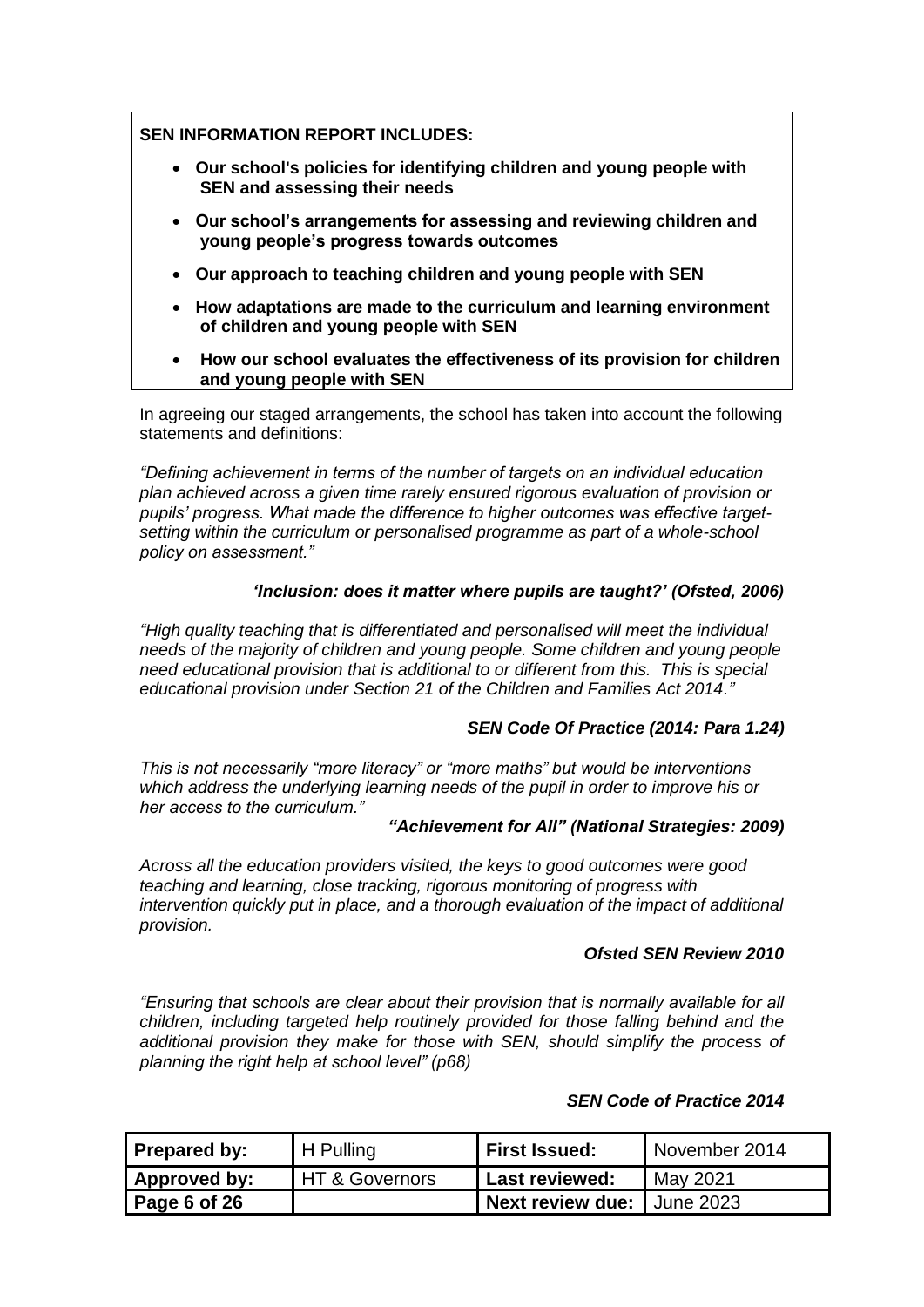The school has adopted a three-stage approach to achieving maximum inclusion for vulnerable learners:

Stage 1: Well differentiated, quality first teaching

Stage 2: Additional SEN support – through "High Needs Funding"

Stage 3: Education and Health Care Plan

Within each stage, we adopt the following process (Code of Practice 6:44):

- Assess the child's needs
- Plan the adjustments, interventions and support to be put in place, in consultation with parents
- Do: implement the plan
- Review the support and interventions in line with the agreed date

#### **STAGE 1 Well-differentiated, quality first teaching, including, where appropriate, the use of small group interventions. All vulnerable learners to be included on a whole-school provision map.**

- All learners will have access to quality first teaching
- Some vulnerable learners will have access to carefully differentiated activities or approaches directly related to the school curriculum which are part of our good practice in making teaching and learning accessible to pupils learning at different rates. These will probably be pupils who are underachieving and have been identified by the school as needing to make accelerated progress but will not necessarily be pupils with special educational needs. This is a differentiation of the usual school curriculum – not a special intervention for pupils with SEN
- All vulnerable learners will be included on a detailed whole-school provision map which outlines and monitors all additional intervention across the school. The whole school provision map enables the school to:
	- o Plan strategically to meet pupils identified needs and track their provision
	- o Audit how well provision matches need
	- o Recognise gaps in provision
	- o Highlight repetitive or ineffective use of resources
	- o Cost provision effectively
	- o Demonstrate accountability for financial efficiency
	- o Demonstrate to all staff how support is deployed
	- o Inform parents, LEA, external agencies and Ofsted about resource deployment
	- o Focus attention on whole-school issues of learning and teaching as well as individual needs, providing an important tool for self-evaluation

Identification and Assessment at Stage 1

Children's needs should be identified and met as early as possible through:

| Prepared by: | H Pulling      | <b>First Issued:</b>                | November 2014 |
|--------------|----------------|-------------------------------------|---------------|
| Approved by: | HT & Governors | <b>Last reviewed:</b>               | May 2021      |
| Page 7 of 26 |                | <b>Next review due:   June 2023</b> |               |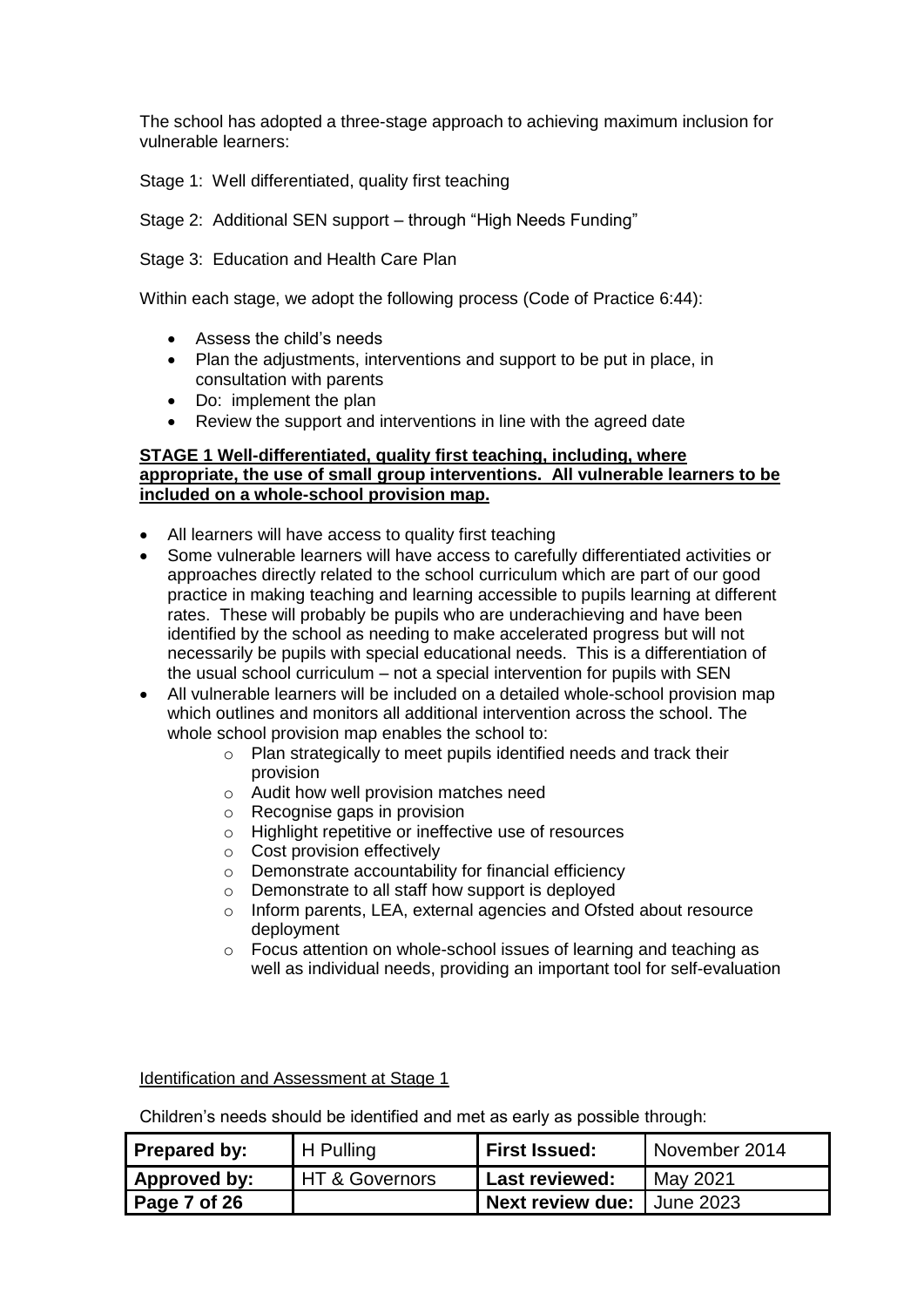- The analysis of data including entry profiles, Foundation Stage Profile scores, "A Language in Common" assessment, reading ages, other whole-school pupil progress data
- Classroom-based assessment and monitoring arrangements. (Cycle of planning, action and review.)
- Following up parental concerns
- Tracking individual children's progress over time
- Liaison with feeder nurseries on transfer
- Information from previous schools
- Information from other services
- Maintaining a provision map for all vulnerable learners but which clearly identifies pupils receiving additional SEN Support from the school's devolved budget or in receipt of High Needs funding. This provision map is updated termly through meetings between the teachers and SENDCO and head teacher
- Undertaking, when necessary, a more in depth individual assessment this may include a range of commercially available assessments, carefully chosen to deliver appropriate, useful information on a pupil's needs. It may include a bilingual assessment where English is not the first language
- Involving an external agency where it is suspected that a special educational need is significant

#### Curriculum Access and Provision for vulnerable learners

Where children are underachieving and/or identified as having special educational needs, the school provides for these additional needs in a variety of ways and might use a combination of these approaches to address targets identified for individual pupils:

- Teachers differentiate work as part of quality first teaching
- Small group withdrawal time (limited and carefully monitored to ensure curriculum entitlement is not compromised)
- Individual class support
- Individual withdrawal
- Bilingual support/access to materials in translation
- Further differentiation and adaption of resources
- Homework club
- Individual education plan and one page profiles
- Pastoral support meetings including work such as 'Time to Talk'. 'Socially Speaking' and 'Play Buddies'
- Memory building activities e.g. music, fit brains
- Specific speech and language work using targets set by speech and language specialists
- Adapted resources and programs for visual impairments (VI) including life skills training, Braille, cane training, touch typing following advice from VI team
- Safe places, calm boxes
- Touch typing Dyslexia
- Applied Behaviour Analysis (ABA)
- Specific physical work using targets set by occupational therapists

| Prepared by: | H Pulling      | First Issued:              | November 2014 |
|--------------|----------------|----------------------------|---------------|
| Approved by: | HT & Governors | Last reviewed:             | May 2021      |
| Page 8 of 26 |                | Next review due: Uune 2023 |               |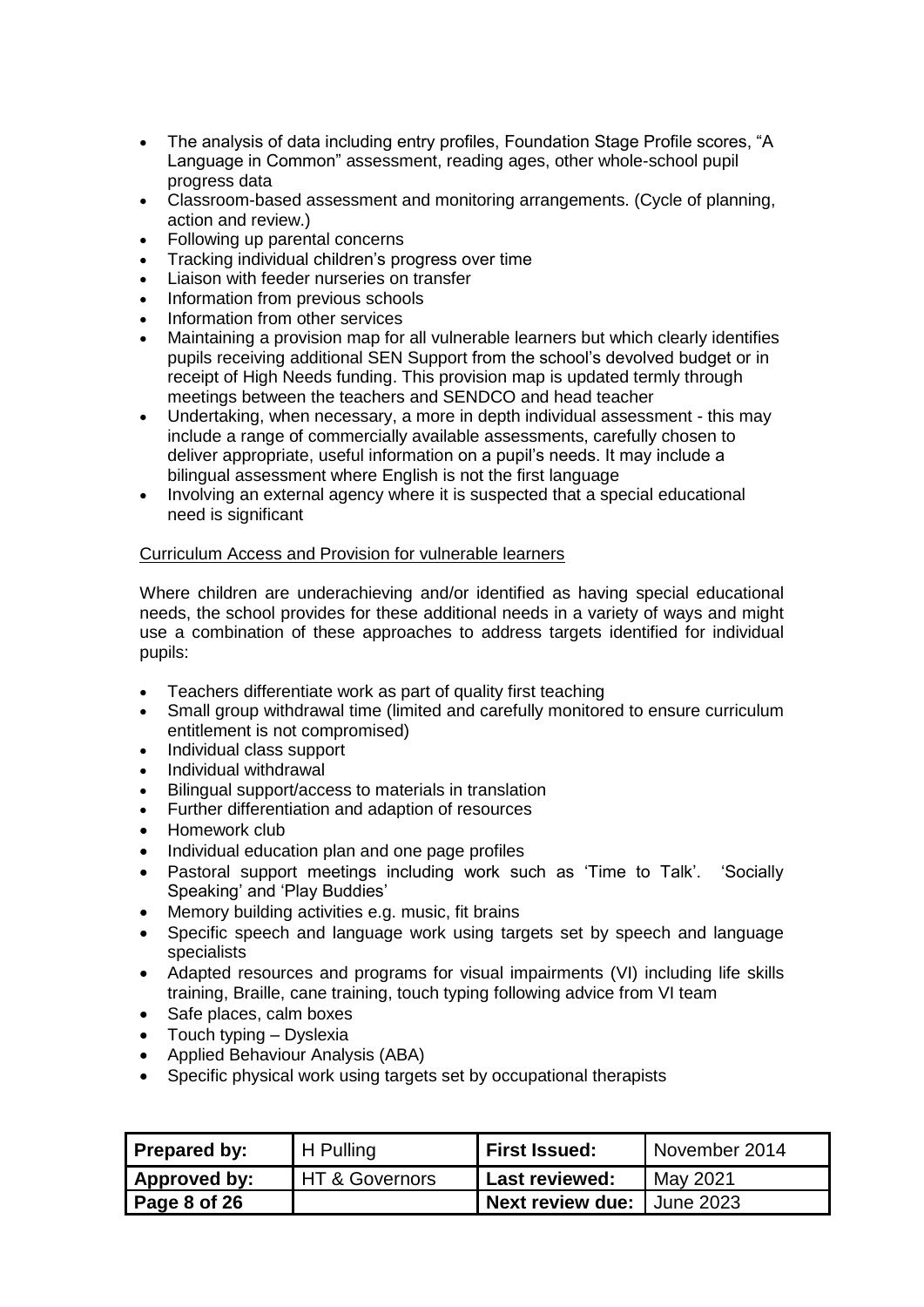#### Monitoring and Evaluation

The monitoring and evaluation of the effectiveness of our provision for vulnerable learners is carried out in the following ways:

- Classroom observation by the SENDCO, EMA co-ordinator and senior leaders
- Ongoing assessment of progress made by intervention groups
- Work sampling on a termly basis
- Scrutiny of planning
- Teacher interviews with a member of the Senior Leadership Team/SENDCO
- Informal feedback from all staff
- Pupil interviews when setting new IEP targets or reviewing existing targets
- Pupil progress tracking using assessment data (whole-school processes)
- Monitoring IEPs and IEP targets, evaluating the impact of IEPs on pupils' progress – updating one page profiles and planning for transitions
- Attendance records and liaison with Education Entitlement Service
- Regular meetings about pupils' progress between the SENDCO/EMA coordinator and the headteacher
- Headteacher's report to governors
- PEP and CLA meetings

#### **Stage 2 Additional SEN Support**

- Pupils will be offered additional SEN support when it is clear that their needs require intervention which is "additional to" or "different from" the welldifferentiated curriculum offered to all pupils in the school i.e. they have a special educational need as defined by the SEN Code of Practice 2014
- Pupils and pupils with EAL who do not have SEN will **not** be placed on the list of pupils being offered additional SEN support (but will be on the school's provision map)
- In keeping with all vulnerable learners, intervention for pupils on the SEN list will be identified and tracked using the whole-school provision map
- It may be decided that a very small number (but not all) of the pupils on the SEN list will require additional High Needs funding, for which an application needs to be made to the Local Authority, to ensure their underlying special educational need is being addressed. This may particularly be the case where outside agencies have been involved in assessing the pupil or contributing to their provision. Where the school can evidence that more than £6,000 above the Average Weighted Pupil Unit has, or will need to be, spent on a pupil within any one financial year, in order to meet his or her special educational needs, an application will be made to the Local Authority, with particular regard to the success criteria and SEN Descriptors published as part of the Local Offer
- Where a pupil has a significant, severe and sustained need, it may be necessary to enter a multi-disciplinary assessment process with health and social care in order to consider the need for an Education Health and Care Plan
- Where a pupil is in receipt of High Needs Funding and/or an Education Health and Care Plan, a decision will be made as to whether a short-term Individual Education Plan is required

| Prepared by: | H Pulling      | <b>First Issued:</b>       | November 2014 |
|--------------|----------------|----------------------------|---------------|
| Approved by: | HT & Governors | <b>Last reviewed:</b>      | May 2021      |
| Page 9 of 26 |                | Next review due: Uune 2023 |               |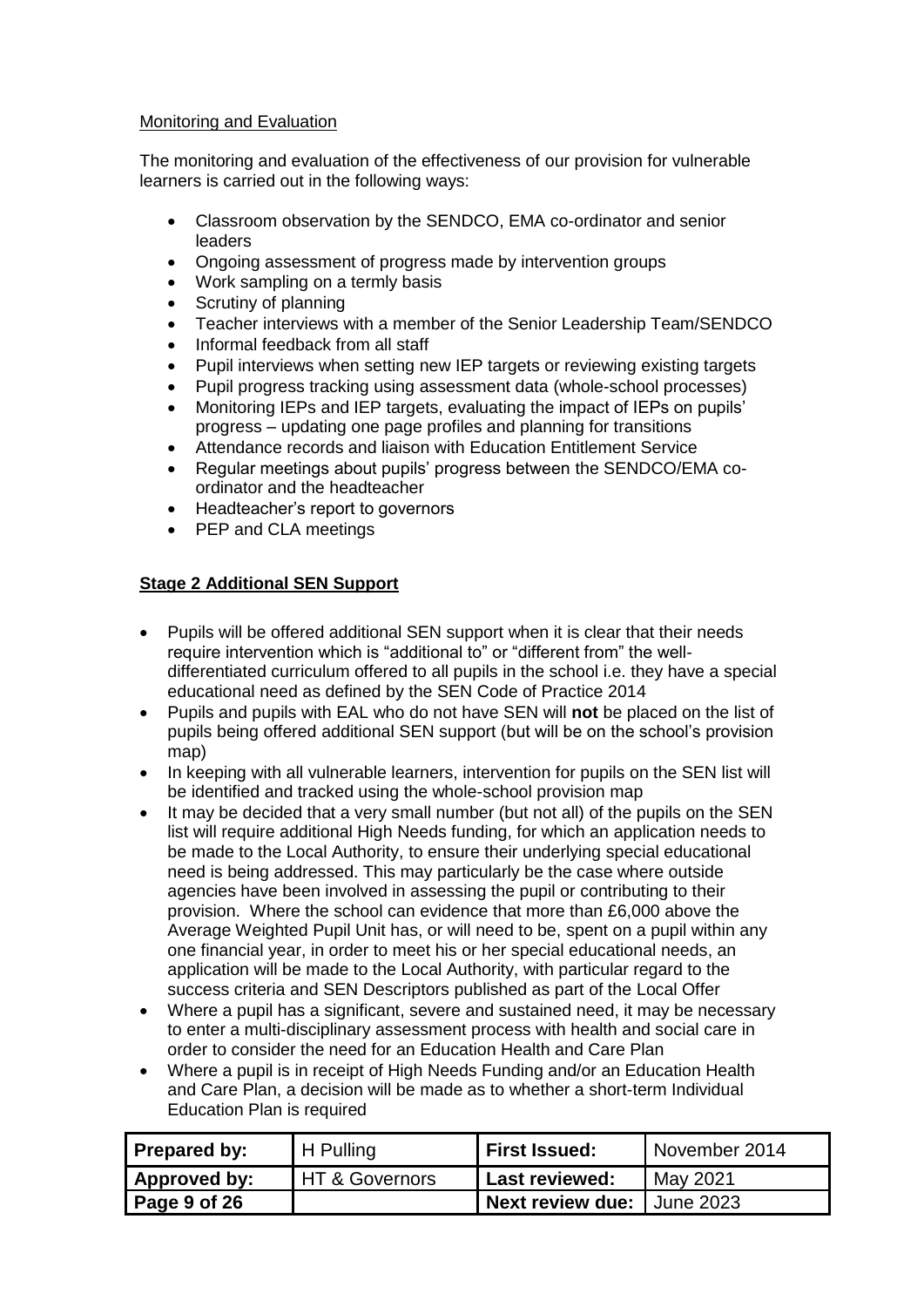- Our approach to IEPs, which we recognise are no longer prescribed in the SEN Code of Practice 2014, is as follows:
	- o Our IEPs are a planning, teaching and reviewing tool which enables us to focus on particular areas of development for pupils with special educational needs. They are seen as working document which can be constantly refined and amended
	- o Our IEPs will only record that which is *additional to* or *different from* the differentiated curriculum plan which is in place as part of provision for all children. Targets will address the underlying reasons why a pupil is having difficulty with learning – they will not simply be "more literacy" or "more maths"
	- $\circ$  Our IEPs will be accessible to all those involved in their implementation – pupils should have an understanding and "ownership of the targets"
	- o Our IEPs will be based on informed assessment and will include the input of outside agencies
	- o Our IEPs have been devised so that they are manageable and easily monitored and therefore will be monitored and evaluated regularly
	- $\circ$  Our IEPs will be time-limited at termly review, there will be an agreed "where to next?"
	- o Our IEPs will have a maximum of four short / medium term SMART targets set for or by the pupil
	- o Our IEPs will specify how often the target(s) will be covered
	- $\circ$  Our IEPs will state what the learner is going to learn not what the teacher is going to teach and will be clear about what the pupil should be able to do at the end of the given period
	- o Targets for an IEP will be arrived through:
		- Discussion between teacher and SENDCO
			- Discussion, wherever possible, with parents/carers and pupil
			- Discussion with another professional

(after long discussion, it has been decided not to prescribe an order of events – the precise order for this will vary from pupil to pupil).

o Our IEPs will be reviewed termly by class teachers in consultation with the SENDCO

#### **Stage 3 Statement of Special Educational Needs or Education Health and Care Plan**

- Pupils with an Education Health and Care Plan (post September 2014) will have access to all arrangements for pupils on the SEN list (above) and in addition to this, will have an Annual Review of their plan
- Our school will comply with all local arrangements and procedures when applying for

| Prepared by:        | H Pulling                 | <b>First Issued:</b>       | November 2014 |
|---------------------|---------------------------|----------------------------|---------------|
| <b>Approved by:</b> | <b>HT &amp; Governors</b> | <b>Last reviewed:</b>      | May 2021      |
| Page 10 of 26       |                           | Next review due: June 2023 |               |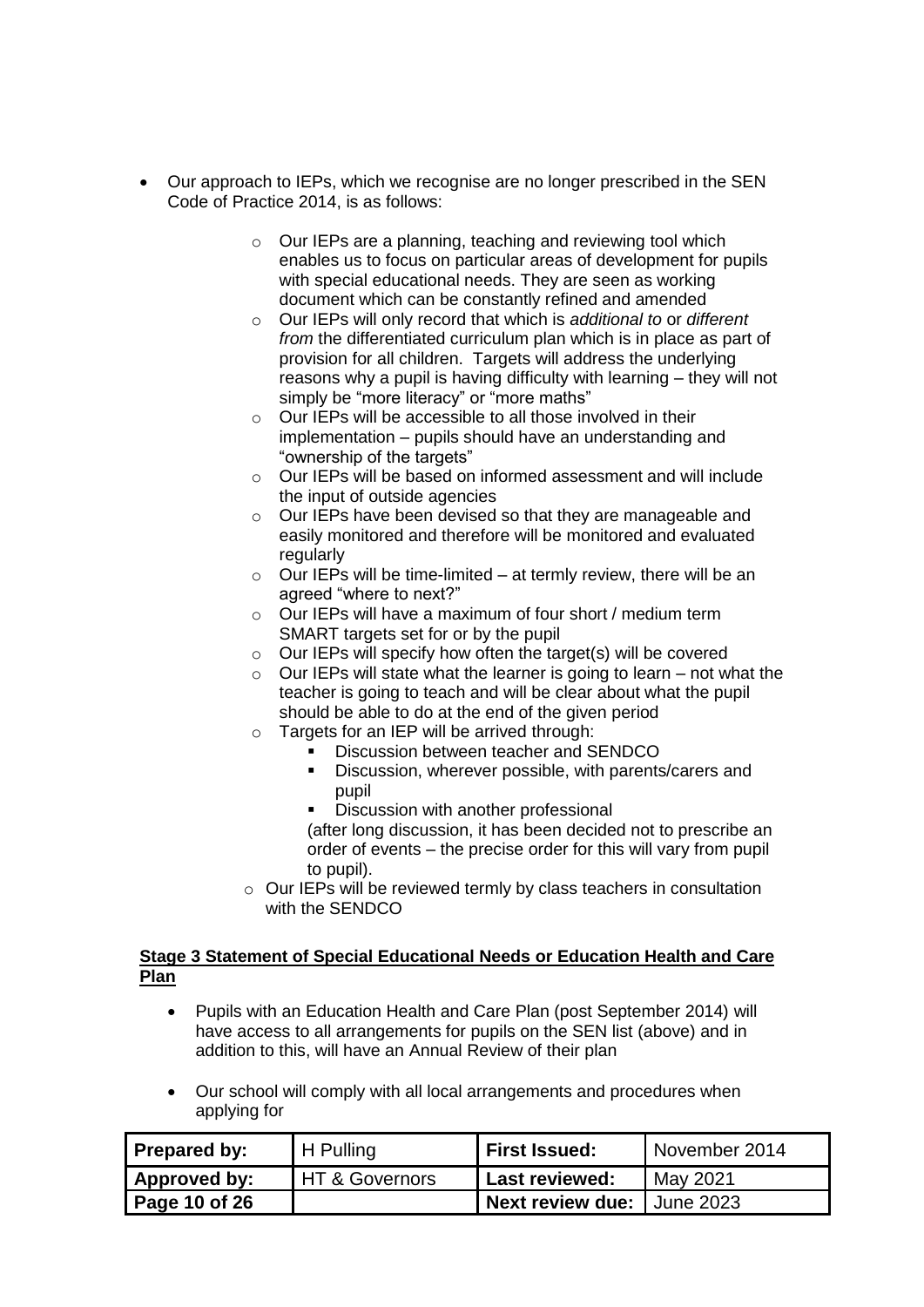- o High Needs Block Funding
- o An Education Health and Care Plan

and will ensure that all pre-requisites for application have been met through ambitious and pro-active additional SEN Support using our devolved budget at an earlier stage

• Our review procedures fully comply with those recommended in Section 6.15 of the Special Educational Needs Code of Practice and with local NCC policy and guidance - particularly with regard to the timescales set out within the process

#### **Roles and Responsibilities**

#### **Headteacher**

- The headteacher is responsible for monitoring and evaluating the progress of all pupils and for making strategic decisions which will maximise their opportunity to learn
- The headteacher and the governing body will delegate the day to day implementation of this policy to the Special Educational Needs and Disability Coordinator (SENDCO) and Ethnic Minority Achievement Co-ordinator (EMA)
- The headteacher will be informed of the progress of all vulnerable learners and any issues with regard to the school's provision in this regard through:
	- analysis of the whole-school pupil progress tracking system
	- maintenance and analysis of a whole-school provision map for vulnerable learners (could be devolved to another member of the SLT and SENDCO)
	- pupil progress meetings with individual teachers
	- regular meetings with the SENDCO/EMA Co-ordinator
	- discussions and consultations with pupils and parents

#### **Special Educational Needs Coordinator**

In line with the recommendations in the SEN Code of Practice 2014, the SENDCO will oversee the day-to-day operation of this policy in the following ways:

- Maintenance and analysis of whole-school provision map for vulnerable learners
- **E** Identifying on this provision map a staged list of pupils with special educational needs – those in receipt of additional SEN support from the schools devolved budget, those in receipt of High Needs funding and those with Education Health and Care plans
- Co-ordinating provision for children with special educational needs
- **EXEC** Liaising with and advising teachers
- **■** Managing other classroom staff involved in supporting vulnerable learners
- Overseeing the records on all children with Special Educational Needs
- Contributing to the in-service training of staff
- **•** Implementing a programme of Annual Review for all pupils with a statement of special educational need. Complying with requests from an Education Health and Care Plan Coordinator to participate in a review
- Carrying out referral procedures to the Local Authority to request High Needs funding and/or an Education Health and Care Plan when it is suspected, on

| <b>Prepared by:</b> | <b>H</b> Pulling | First Issued:                | November 2014 |
|---------------------|------------------|------------------------------|---------------|
| Approved by:        | HT & Governors   | Last reviewed:               | May 2021      |
| Page 11 of 26       |                  | I Next review due: June 2023 |               |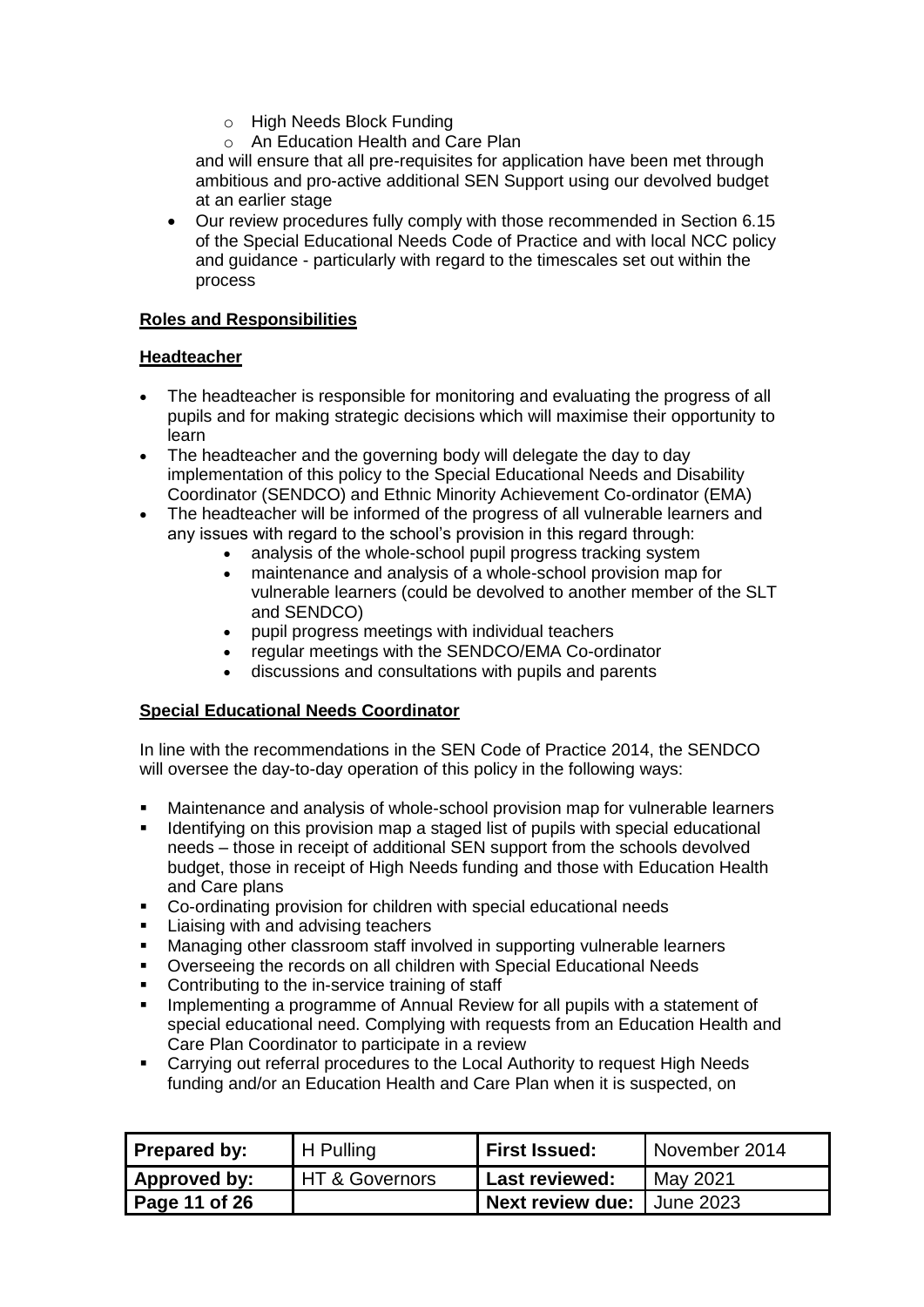strong evidence arising from previous intervention, that a pupil may have a special educational need which will require significant support

- Overseeing the smooth running of transition arrangements and transfer of information for Year 6 pupils on the vulnerable learner's provision
- Monitoring the school's system for ensuring that Individual Education Plans have a high profile in the classroom and with pupils
- Evaluating regularly the impact and effectiveness of all additional interventions for all vulnerable learners (including those with Special Educational Needs)
- Meeting termly with each teacher to review and revise learning objectives for all vulnerable learners in their class who are being tracked on the school's provision map
- Liaising and consulting sensitively with parents and families of pupils on the SEN list, keeping them informed of progress and listening to their views of progress, in conjunction with class teachers
- Attending network meetings and training as appropriate
- Liaising with the school's Inclusion Governor, keeping him/her informed of current issues regarding provision for vulnerable learners, including those with Special Educational Needs
- **EXECT** Liaising closely with a range of outside agencies to support vulnerable learners

#### **The Role of the Governing Body**

- **•** The governing body endeavours to secure the necessary provision for any pupil identified as having special educational needs. The governors monitor the provision for all special needs children
- The governing body has decided that children with special educational needs will be admitted to the school in line with the school's agreed admissions policy.
- Governors will address unresolved complaints through the General Complaints policy.
- A member of the Governing Body is identified as an Inclusion Governor and will liaise with the Head Teacher and the Special Educational Needs Coordinator and report to the Governing Body.
- The Governing Body will review and update the Inclusion Policy Annually.

#### **Ethnic Minority Achievement Coordinator**

The EMA co-ordinator will oversee the day-to-day operation of this policy in the following ways:

- Maintenance of a list of pupils with ethnic minority heritage and EAL, ensuring they are identified on the school's provision map
- In collaboration with the SENDCO, maintenance and analysis of whole-school provision map for vulnerable learners from ethnic/linguistic minority backgrounds
- Advising on and co-ordinating provision for children with additional needs relating to ethnic or linguistic background

| Prepared by:  | <sup>I</sup> H Pulling      | <b>First Issued:</b> | November 2014      |
|---------------|-----------------------------|----------------------|--------------------|
| Approved by:  | <b>I HT &amp; Governors</b> | Last reviewed:       | May 2021           |
| Page 12 of 26 |                             | Next review due:     | <b>I</b> June 2023 |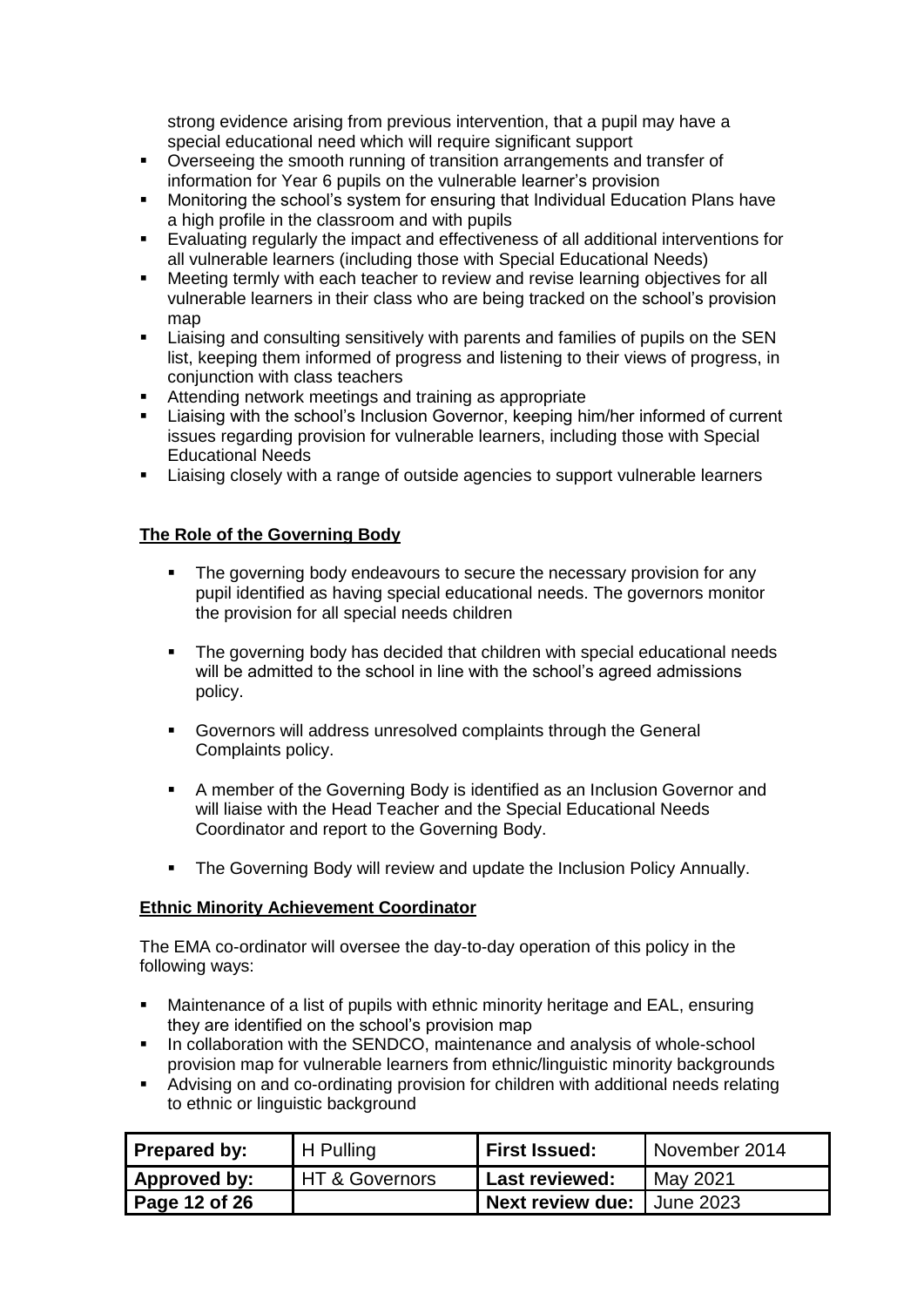- Working collaboratively with teachers to plan for and teach children with EAL as part of mainstream teaching practice
- Managing other classroom staff involved in supporting ethnic/linguistic minorities
- Overseeing the initial and on-going assessment records on all children with EAL
- Liaising with parents of ethnic and linguistic minority children, in conjunction with class teachers, keeping them informed of progress and listening to their views of progress
- Meeting termly with each teacher to review the linguistic progress of children learning EAL and establish next steps in learning
- **.** In collaboration with the SENDCO, evaluating regularly the impact and effectiveness of all additional interventions for children from cultural and linguistic minority backgrounds
- **■** In collaboration with the SENDCO, overseeing the smooth running of transition arrangements and transfer of information for Year 6 pupils with EAL
- Contributing to the in-service training of staff
- Supporting the design and delivery of a culturally inclusive curriculum which reflects the ethnic, cultural and linguistic diversity of the school
- Advising on and sourcing bilingual and culturally reflective materials to support children's learning across the curriculum
- Advising on and sourcing interpreters and materials in translation to ensure that bilingual parents have equality of access to essential information
- Attending EMA Co-ordinator network meetings and training as appropriate
- Liaising with the school's Inclusion Governor, keeping him/her informed of current issues regarding provision for ethnic/linguistic minorities
- Liaising closely with a range of outside agencies to ethnic & linguistic minority learners

#### **Class teacher**

- Liaising with the SENDCO/EMA co-ordinator to agree:
	- o Which pupils in the class are vulnerable learners
	- o Which pupils are underachieving and need to have their additional interventions monitored on the vulnerable learners' provision map – but do not have special educational needs
	- o Which pupils (also on the provision map) require additional support because of a special educational need and need to go on the school's SEN list. Some of these pupils may require advice/support from an outside professional and, therefore, an Individual Education Plan to address a special educational need (this would include pupils with EHC Plans)
- Securing good provision and good outcomes for all groups of vulnerable learners by:
	- o Providing differentiated teaching and learning opportunities, including differentiated work for EAL pupils which reduces linguistic difficulty whilst maintaining cognitive challenge
	- o Ensuring there is adequate opportunity for pupils with special educational needs to working on agreed targets which are genuinely "additional to" or "different from" those normally provided as part of the

| Prepared by:  | H Pulling                 | First Issued:              | November 2014 |
|---------------|---------------------------|----------------------------|---------------|
| Approved by:  | <b>HT &amp; Governors</b> | Last reviewed:             | May 2021      |
| Page 13 of 26 |                           | Next review due: June 2023 |               |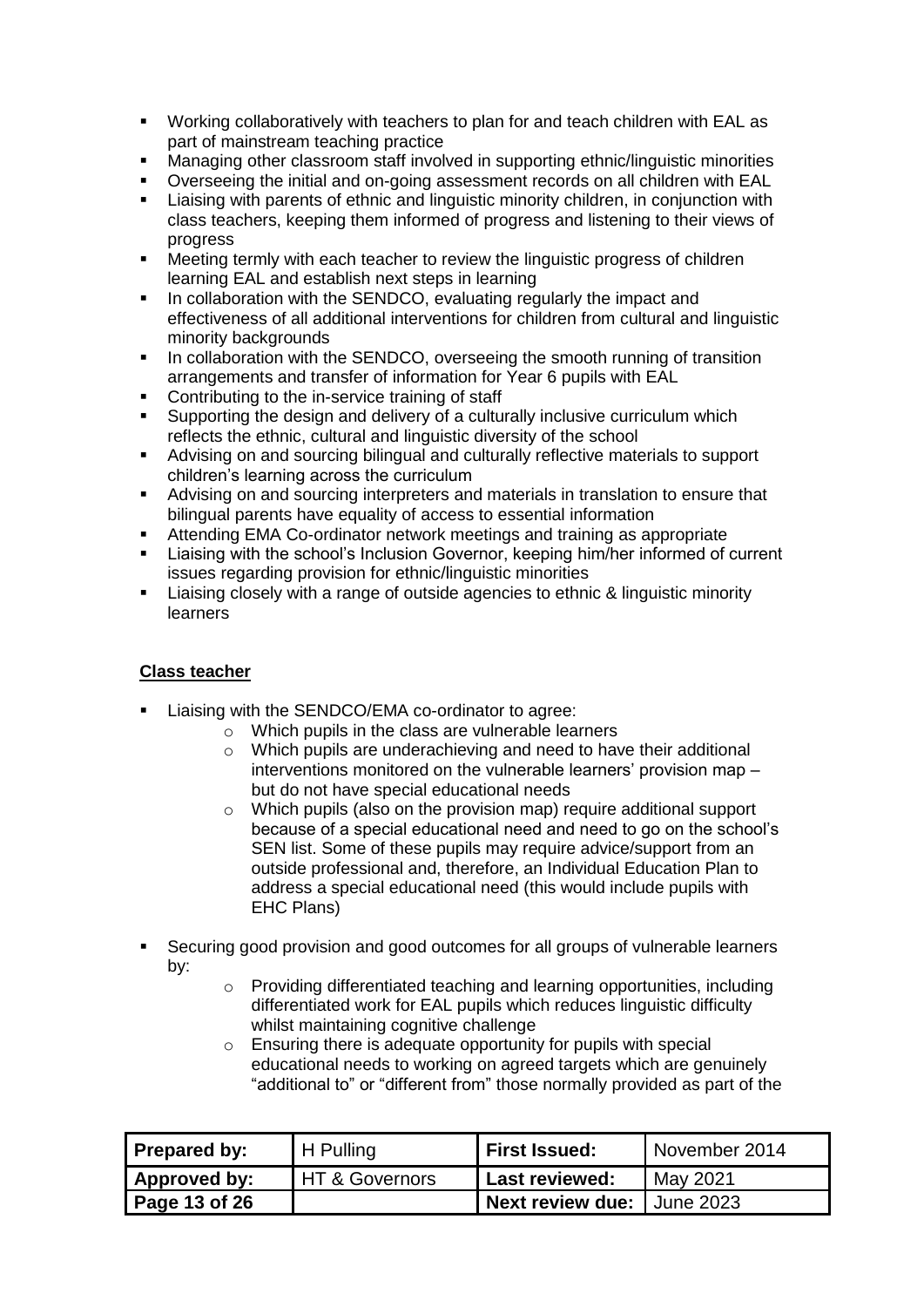differentiated curriculum offer and strategies*".* (SEN Code of Practice 2013)

o Ensuring effective deployment of resources – including teaching assistant support - to maximise outcomes for all groups of vulnerable learners

#### **Assessing and Reviewing pupils' progress and the effectiveness of our educational provision for pupils with Special Educational Needs**

- Depending upon the stage of support as outlined above, the progress of our pupils will be assessed and reviewed through
	- $\overline{\circ}$  The school's generic processes for tracking the progress of all pupils
	- o Termly evaluation of the effectiveness of interventions on the provision map (in relation to the progress of each pupil)
	- o At least half termly evaluation of whether pupils in receipt of High Needs Funding and/or with Education Health and Care Plans are meeting their individual targets which have been written to address their underlying special educational need.
	- o Annual review of Education Health and Care Plans are prescribed in the SEN Code of Practice (September 2014)

#### **SEN INFORMATION REPORT**

- **How children and young people with SEN are enabled to engage in activities available with children and young people in the school who do not have SEN**
- As an inclusive school, we do everything we can to ensure that pupils of all abilities and needs are fully included in the life of the school
- Where appropriate and legitimate, we endeavour to provide different ways for all learners to access the same learning experience, rather than withdrawing pupils and providing an entirely different activity
- Our deployment of additional staffing and resources funded from our devolved additional needs budget through the Local Offer, ensure that all curriculum experiences are available to all pupils in the school (e.g. educational visits, extra-curricular activities), particularly where a voluntary financial contribution from parents is required for the activity to run. This is in compliance with the Equality Act 2010
- All lesson planning seeks to address the learning needs of all pupils in the class. Teachers receive regular training and support to ensure they are skilled in differentiating the curriculum for vulnerable learners. When subject coordinators monitor planning, work and progress data and when they or senior leaders carry out observations of teaching and learning in classrooms, particular attention is given to whether the ongoing learning offer is inclusive
- Pupils are encouraged to analyse how they themselves learn and there is an ongoing dialogue about this in our classroom. Pupils are given the opportunity and support to develop self-help strategies to ensure their full access to the curriculum

| Prepared by:        | $H$ Pulling      | <b>First Issued:</b>       | November 2014 |
|---------------------|------------------|----------------------------|---------------|
| <b>Approved by:</b> | I HT & Governors | 'Last reviewed:            | May 2021      |
| Page 14 of 26       |                  | Next review due: June 2023 |               |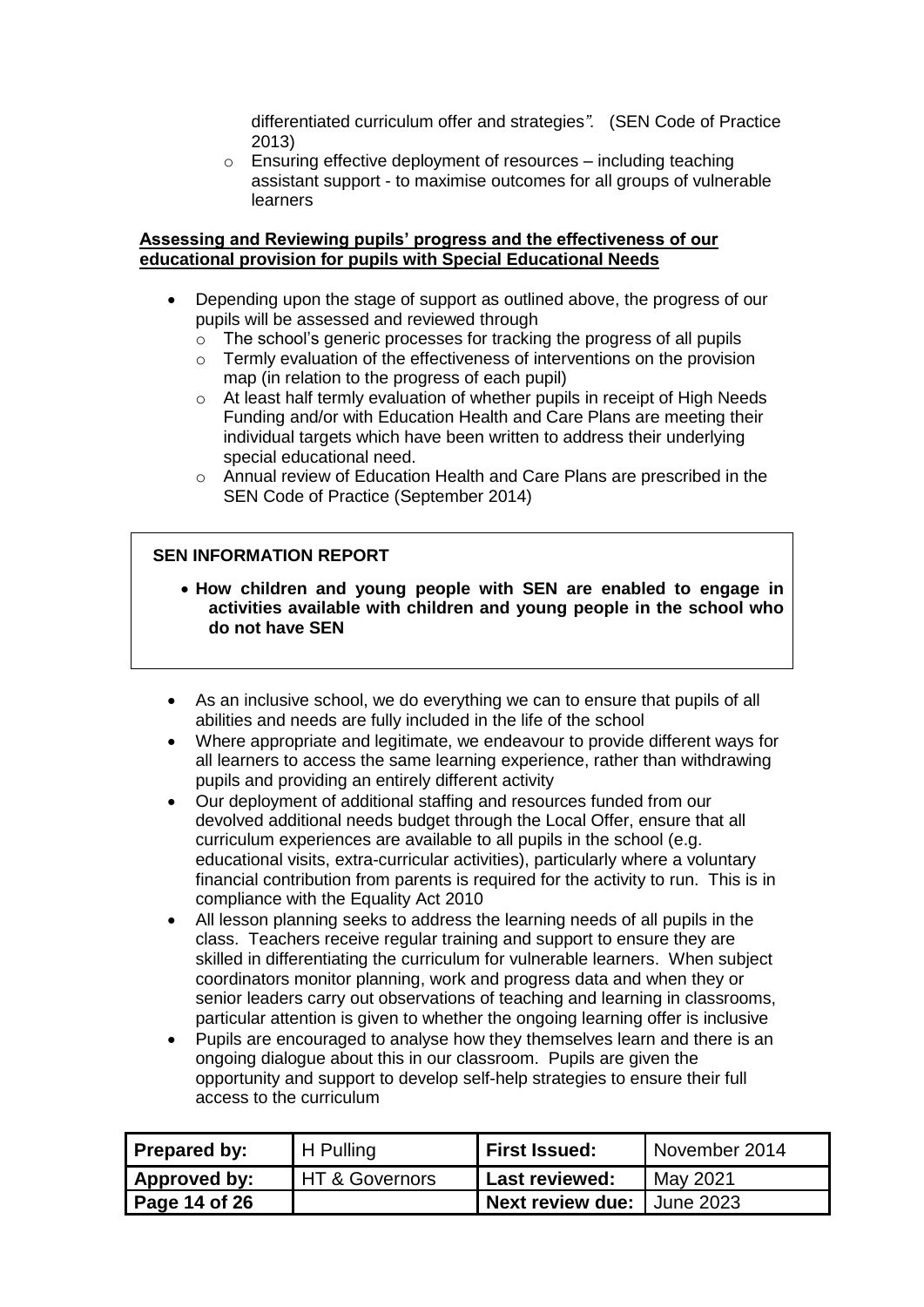• **Support for improving emotional and social development, including extra pastoral arrangements for listening to the views of children and young people with SEN and measures to prevent bullying**

As an inclusive school, we employ a part-time pastoral assistant who works with individuals and groups of pupils. Our pastoral support, Karen Packer, works with children to support a range of needs, including:

- Leading activities with individuals and groups of children to support selfesteem
- Support families who have a CAF (Common Assessment Framework), to access support for a range of issues, including housing, finances, attendance, transport and welfare
- Support pupils and families with behavioural, social and emotional issues.
- Support individual pupils and groups of pupils with their learning in the classroom
- Karen Packer can be contacted via the school office or via email: [kpacker@westhaddon.northants.sch.uk](mailto:kpacker@westhaddon.northants.sch.uk)
- Class teachers are initially responsible for the care of their pupils and will identify any children who they feel need additional support
- Our pastoral support assistant will have a designated time with identified pupils and will liaise with parents and carers, offering support and advice where required
- The pastoral support assistant will keep records of all support and work undertaken with pupils, parents and carers and will refer to outside agencies where needed
- Termly Personal Education Plan meetings for CLA pupils will be held in school and the opinions, views and concerns of pupils, carers and social workers will be sort before each meeting
- Pupils with an EHC or in receipt of High Needs Funding, will complete a one page profile which will be reviewed termly, allowing the pupil's voice to be central

#### **SEN INFORMATION REPORT**

- **Information about the expertise and training of staff in relation to children and young people with special educational needs and about how specialist expertise will be secured.**
- In accordance with Section 6 of the SEN Code of Practice 2014, if appointed after September 2008, our Special Educational Needs Coordinator will be a qualified teacher working at our school and will have statutory accreditation.

| Prepared by:  | $H$ Pulling      | <b>First Issued:</b>                | November 2014 |
|---------------|------------------|-------------------------------------|---------------|
| Approved by:  | I HT & Governors | Last reviewed:                      | May 2021      |
| Page 15 of 26 |                  | <b>Next review due:   June 2023</b> |               |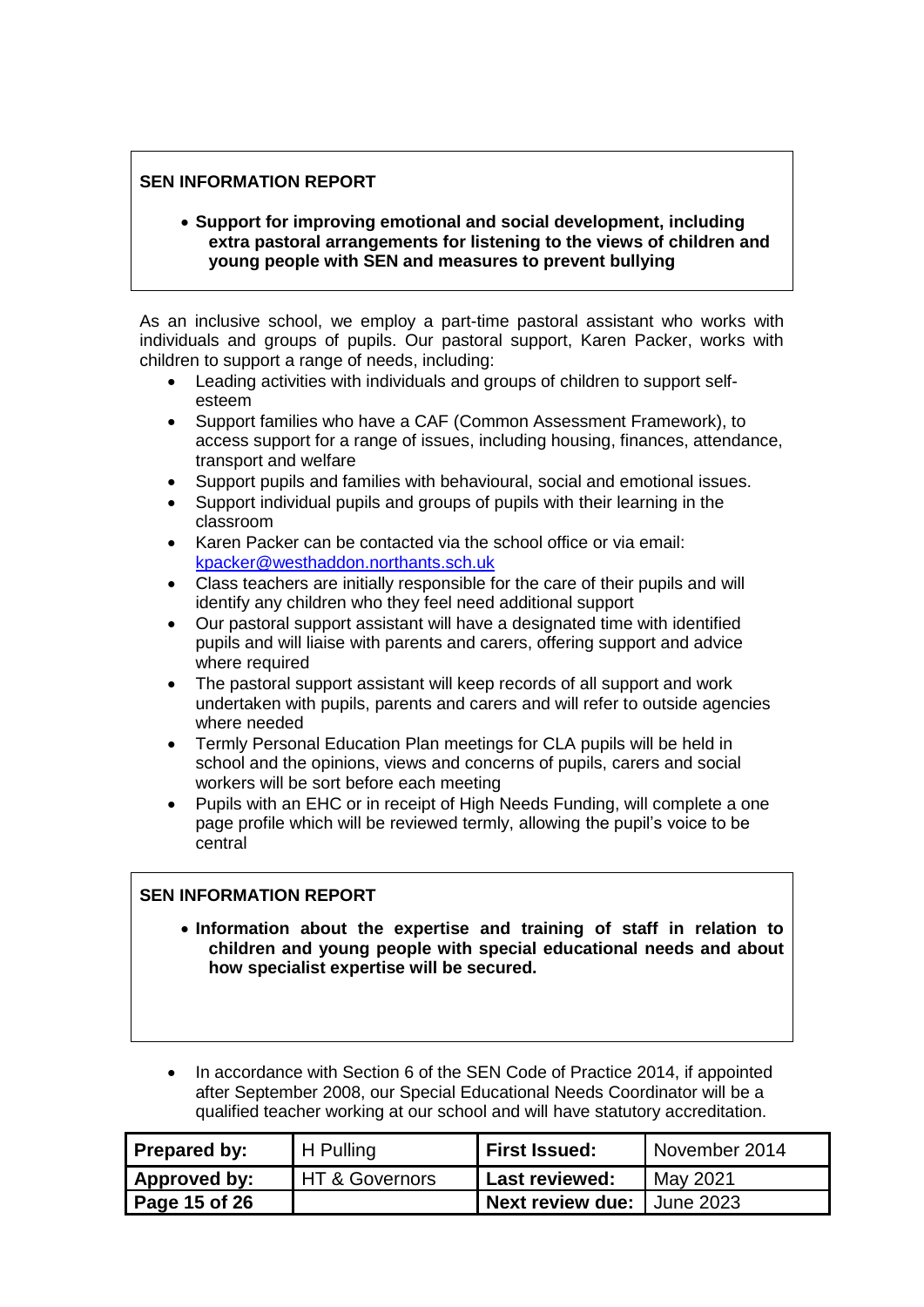If a new SENDCO is appointed, he/she will gain statutory accreditation within three years of appointment

- The SENDCO, EMA Coordinator and Designated Teacher for CLA will regularly attend local network meetings
- All staff will be trained in how to best support all vulnerable learners in order to maximise their achievement as part of the school development plan and annual schedule of continuous professional development. Specific training needs will be identified and met through the appraisal/performance management process
- Specialist advice and expertise in relation to assessment and support of individual pupils will be commissioned by the school from the open market, accessing, as far as possible, services available as part of the Local Offer. Service level agreements and quality assurance criteria will be put in place at the point of commissioning and the headteacher and senior leaders will be responsible for reporting to governors on the efficacy of these arrangements (including value for money). Our school will, wherever possible, join with other schools in joint commissioning and quality assurance arrangements
- All staffing appointments to support vulnerable learners will be carried out in accordance with equal opportunities legislation, employment law, safer recruiting policy and best practice. All vacancies will be competitively advertised to ensure our school employs staff of the highest calibre

#### **SEN INFORMATION REPORT**

**Information about how equipment and facilities to support children and young people with special educational needs will be secured.** 

- When specialist equipment or a high level of staffing support is required to support a pupil with special educational needs, our school will fund this as additional SEN support up to £6,000 per annum for each individual pupil. Thereafter, if the cost is higher and the provision of these facilities is likely to be prolonged, the school will apply to the Local Authority for High Needs Funding
- Specialist equipment and expertise in relation to its use will be purchased/hired/commissioned by the school from the open market, subject to the usual guarantees, service level agreements and quality assurance criteria. Our school will, wherever possible, join with other schools in joint purchasing/hire of equipment
- All staffing appointments to support vulnerable learners will be carried out in accordance with equal opportunities legislation, employment law, safer

| <b>Prepared by:</b> | H Pulling      | <b>First Issued:</b>       | November 2014 |
|---------------------|----------------|----------------------------|---------------|
| Approved by:        | HT & Governors | 'Last reviewed:            | May 2021      |
| Page 16 of 26       |                | Next review due: Uune 2023 |               |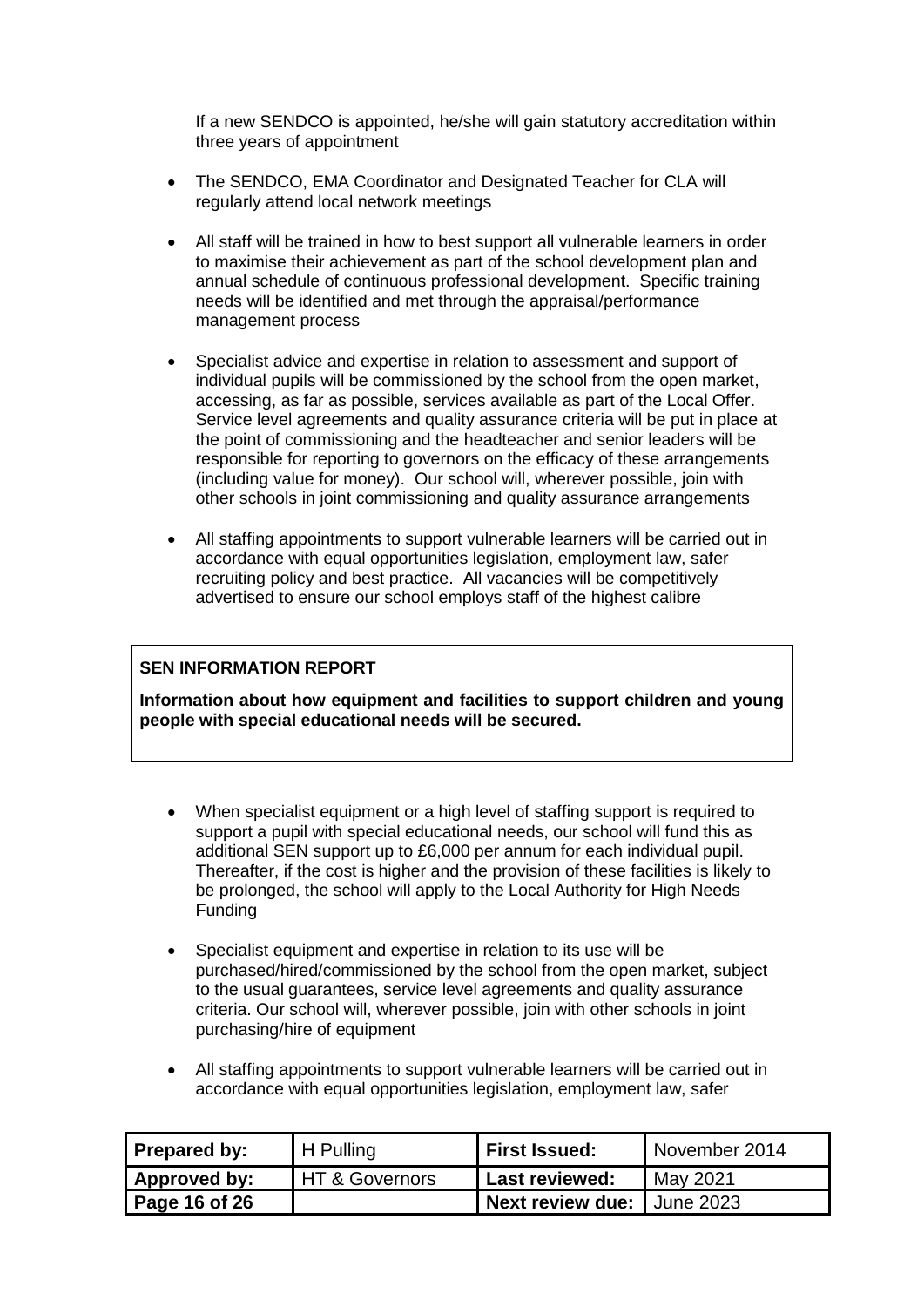recruiting policy and best practice. All vacancies will be competitively advertised and recruited

• Accessibility plan - The School is committed to making the necessary reasonable adjustments to the physical environment to maximise access for children with disabilities (see separate Accessibility Plan).

#### **SEN INFORMATION REPORT**

- **Arrangements for consulting parents of children with special educational needs and involving them in their child's education**
- **Arrangements for consulting young people with SEN and involving them in their education**

#### **Partnership with Parents/Carers**

The school aims to work in partnership with parents and carers. We do so by:

- Working effectively with all other agencies supporting children and their parents
- Giving parents and carers opportunities to play an active and valued role in their child's education
- Making parents and carers feel welcome
- Encouraging parents and carers to inform school of any difficulties they perceive their child may be having or other needs the child may have which need addressing
- Instilling confidence that the school will listen and act appropriately
- Focusing on the child's strengths as well as areas of additional need
- Allowing parents and carers opportunities to discuss ways in which they and the school can help their child
- Agreeing targets for all pupils, in particular, those not making expected progress and, for some pupils identified as having special educational needs, involving parents in the drawing-up and monitoring progress against these targets
- Keeping parents and carers informed and giving support during assessment and any related decision-making process
- Making parents and carers aware of the Parent Partnership services available as part of the Local Officer
- Providing all information in an accessible way, including, where necessary, translated information for parents with English as an Additional Language

#### **Involvement of Pupils**

We recognise that all pupils have the right to be involved in making decisions and exercising choice. In most lessons, all pupils are involved in monitoring and reviewing their progress through the use of layered targets. We endeavour to fully involve all pupils by encouraging them to:

| <b>Prepared by:</b> | H Pulling      | First Issued:              | November 2014 |
|---------------------|----------------|----------------------------|---------------|
| Approved by:        | HT & Governors | Last reviewed:             | May 2021      |
| Page 17 of 26       |                | Next review due: June 2023 |               |

State their views about their education and learning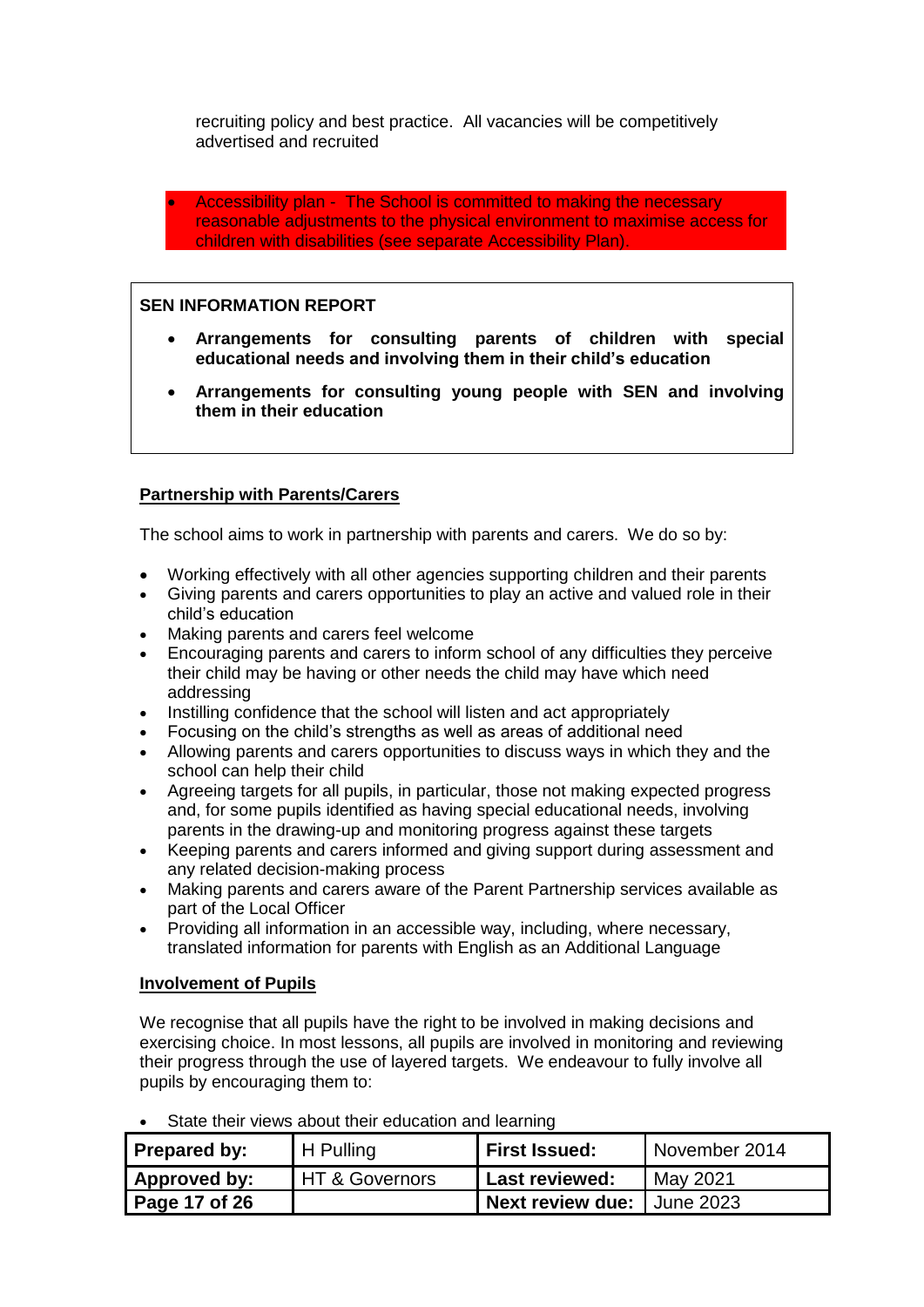- Identify their own needs and learn about learning
- Share in individual target setting across the curriculum so that they know what their targets are and why they have them
- Self-review their progress and set new targets<br>• Monitor their success at achieving the targets of
- Monitor their success at achieving the targets on their Individual Education Plan/one page profile

- **How our school involves other bodies, including health and social care bodies, local authority support services and voluntary sector organisations in meeting children and young people's special educational needs and supporting their families**
- Our school will identify sources of support as they develop and evolve as the Local Offer is defined through Education, Health and Social Care (including the establishment of joint commissioning arrangements)
- We seek to respond quickly to emerging need and work closely with other agencies including:
	- o CAF team
	- o CAMHS
	- o Educational Psychology Service
	- o Northamptonshire Parent Partnership Service
	- o NCC Sensory Impairment team
	- o Local NHS services
	- o Targeted Prevention Team
	- o Education Entitlement Service
	- o Early Years SEN support service, include Portage team
	- o Multi-agency safeguarding hub
	- o Virtual schools
	- o Dyslexic screening specialists
	- o Autism Outreach
- In accordance with the SEND Code of practice 2014 we invite all relevant agencies to annual review meetings, transition meetings and specific provision planning meetings involving pupils with special educational needs in our school. For pupils with Education, Health and Care Plans, we comply fully with requests from independent facilitators to provide information and cooperate fully with other agencies
- Often at the request of families, we liaise with voluntary bodies in order to be as familiar as possible with best practice when the special educational needs of a pupil are very specific (e.g. autism, visual impairment, Dyslexia)
- We have a clear point of contact within the school who will coordinate the support from outside agencies for each pupil. Most often this will be the SENDCO or Designated Teacher for CLA, but in some cases, it can be another member of staff who we have identified as a key worker (pastoral support worker)

| Prepared by:  | H Pulling                 | <b>First Issued:</b>       | November 2014 |
|---------------|---------------------------|----------------------------|---------------|
| Approved by:  | <b>HT &amp; Governors</b> | <b>Last reviewed:</b>      | May 2021      |
| Page 18 of 26 |                           | Next review due: June 2023 |               |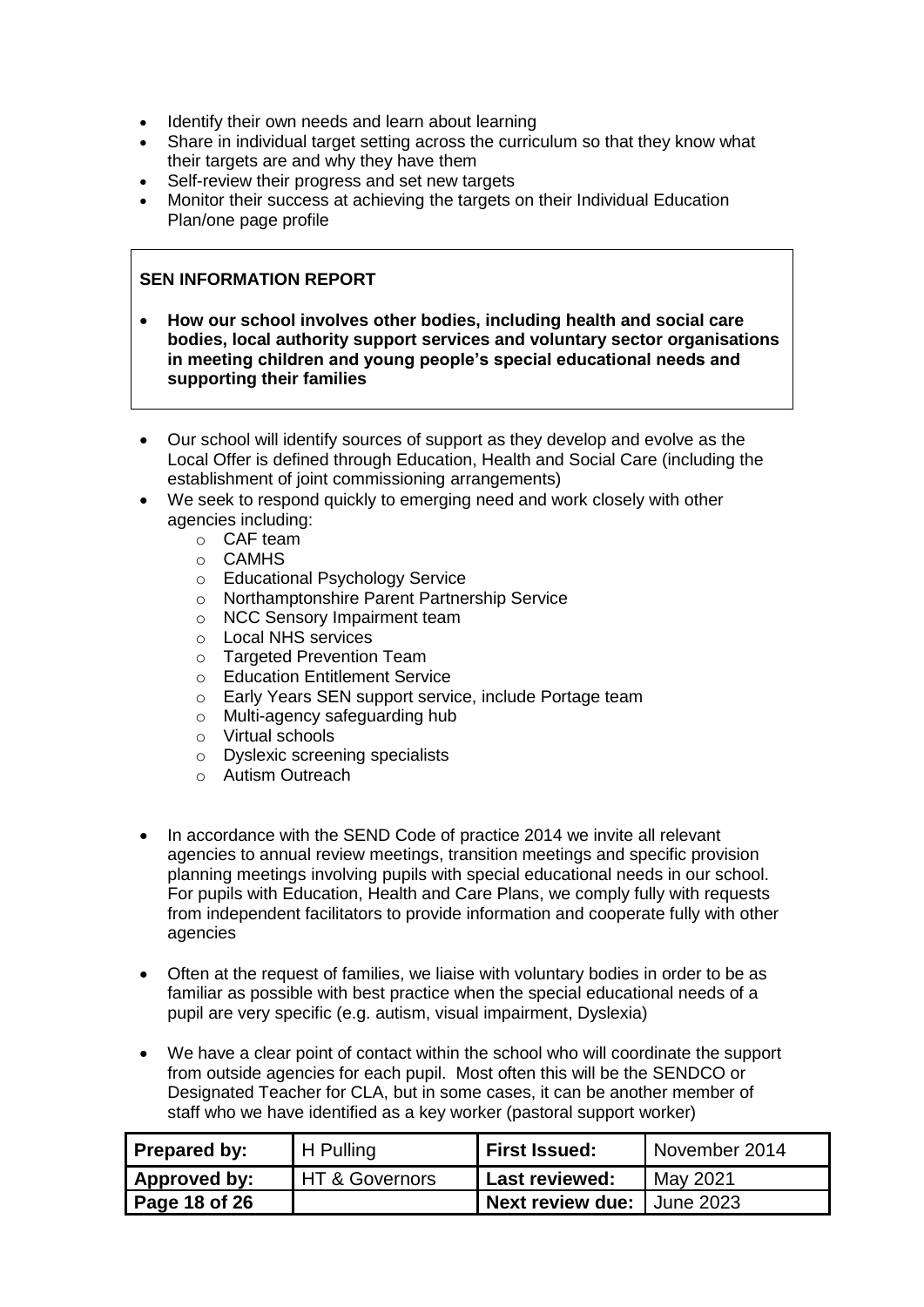- **Arrangements for supporting children and young people in moving between phases of education and preparing for adulthood (effective transition)**
- We will ensure smooth transition into our school from the previous phase of education and from our school into the next phase of education
- We will ensure early and timely planning for transfer to a pupil's next phase of education and, in the year before the year in which they leave, will offer transition meetings to all pupils in receipt of Additional SEN support. Pupils with Education Health and Care Plans will have next phase destinations and transition arrangements discussed at plan review meetings convened by the plan coordinator
- A transition timeline will be produced, with specific responsibilities identified
- Support for the pupil in coming to terms with moving on will be carefully planned and will include familiarisation visits and counselling. Pupils will be included in all "class transition days" to the next phase but may also be offered additional transition visits
- Pupils and parents will be encouraged to consider all options for the next phase of education and the school will involve outside agencies, as appropriate, to ensure information is comprehensive but easily accessible and understandable. Accompanied visits to other providers may be arranged as appropriate
- Parents will be given a reliable named contact at the next phase provider with whom the SENDCO will liaise

#### **Admission Arrangements**

No child will be refused admission to school on the basis of his or her special educational need, ethnicity or language need. In line with the Equalities Act 2010, we will not discriminate against disabled children and we will take all reasonable steps to provide effective educational provision *(see Admission policy for the school, as agreed with the Local Authority)***.**

| Prepared by:  | H Pulling      | <b>First Issued:</b>       | November 2014 |
|---------------|----------------|----------------------------|---------------|
| Approved by:  | HT & Governors | <b>Last reviewed:</b>      | May 2021      |
| Page 19 of 26 |                | Next review due: Uune 2023 |               |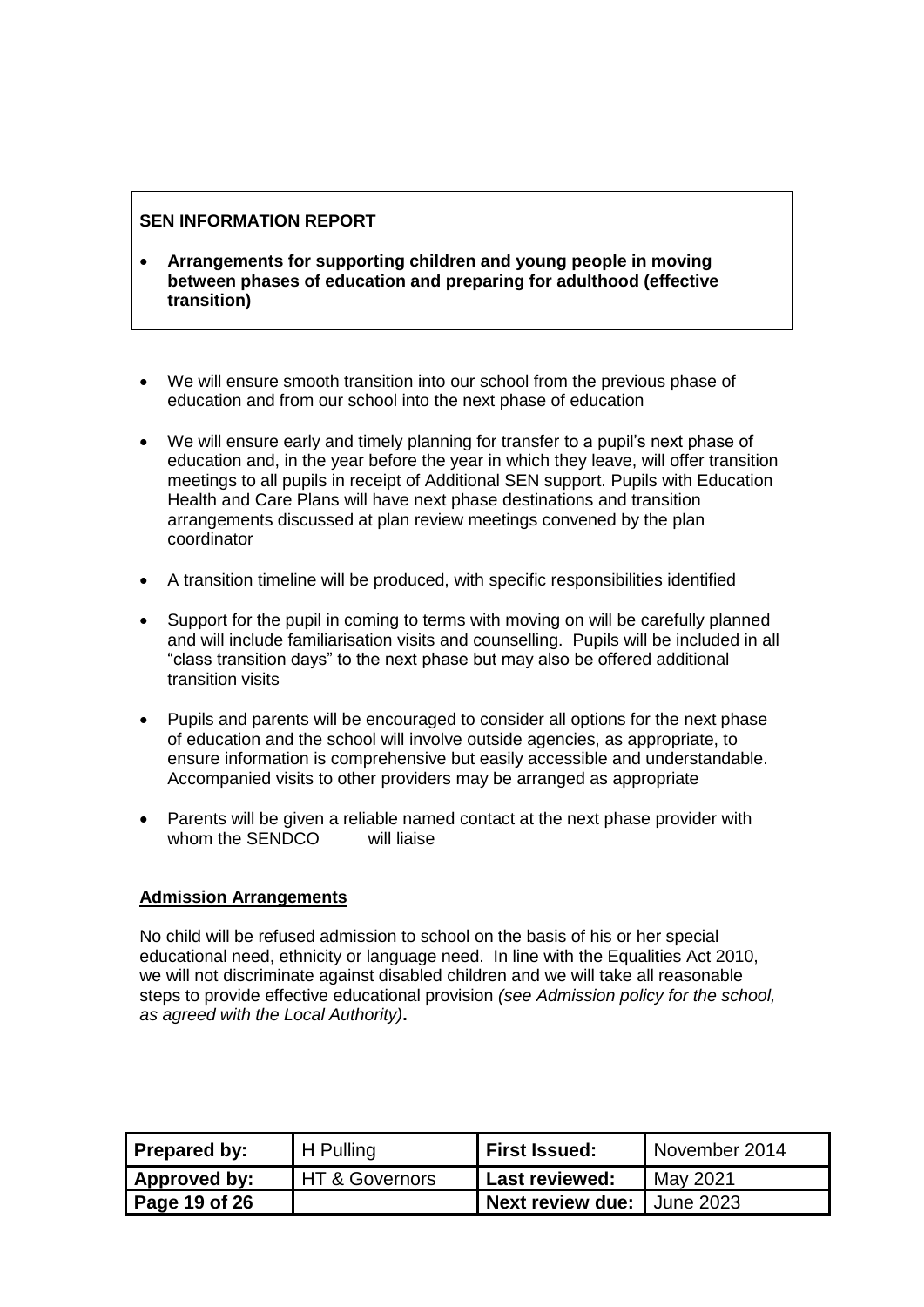• **Arrangements made by the governing body or the proprietor relating to the treatment of complaints from parents of pupils with special educational needs concerning the provision made at the school.** 

#### **Complaints**

If there are any complaints relating to the provision for children with SEN or EAL these will be dealt with in the first instance by the class teacher and SENDCO/EMA Co-ordinator, then, if unresolved, by headteacher. In the case of an unresolved complaint the issue should be taken through the general Governors complaints procedure (see separate Complaints Policy)

#### **SEN INFORMATION REPORT**

• **The contact details of support services for the parents of pupils with special educational needs, including those for arrangements made in accordance with clause 32.** 

**(***Please refer to our school's Safeguarding Policy for details of how we access the CAF team and Multi-Agency Safeguarding Hub)*

#### **Links with Other Services**

Effective working links will also be maintained with:

Educational Psychology Service: Contact Number: 01604 630082 [http://www.northamptonshire.gov.uk/en/councilservices/EducationandLearning/sen/E](http://www.northamptonshire.gov.uk/en/councilservices/EducationandLearning/sen/EP/Pages/default.aspx) [P/Pages/default.aspx](http://www.northamptonshire.gov.uk/en/councilservices/EducationandLearning/sen/EP/Pages/default.aspx)

Education Entitlement Team: Contact Number: 0300 126 1000 [http://www.northamptonshire.gov.uk/en/councilservices/EducationandLearning/Paren](http://www.northamptonshire.gov.uk/en/councilservices/EducationandLearning/Parents/Pages/Education-Entitlement-Service.aspx) [ts/Pages/Education-Entitlement-Service.aspx](http://www.northamptonshire.gov.uk/en/councilservices/EducationandLearning/Parents/Pages/Education-Entitlement-Service.aspx)

Parent Partnership Service: Contact Number: 01604 636111 <http://www.npps.info/>

Virtual School for Looked After Children: Contact Number: 0300 126 1000 [http://www.northamptonshire.gov.uk/en/councilservices/children/virtual](http://www.northamptonshire.gov.uk/en/councilservices/children/virtual-school/Pages/default.aspx)[school/Pages/default.aspx](http://www.northamptonshire.gov.uk/en/councilservices/children/virtual-school/Pages/default.aspx)

| Prepared by:  | H Pulling        | <b>First Issued:</b>                | November 2014 |
|---------------|------------------|-------------------------------------|---------------|
| Approved by:  | I HT & Governors | <b>Last reviewed:</b>               | May 2021      |
| Page 20 of 26 |                  | <b>Next review due:   June 2023</b> |               |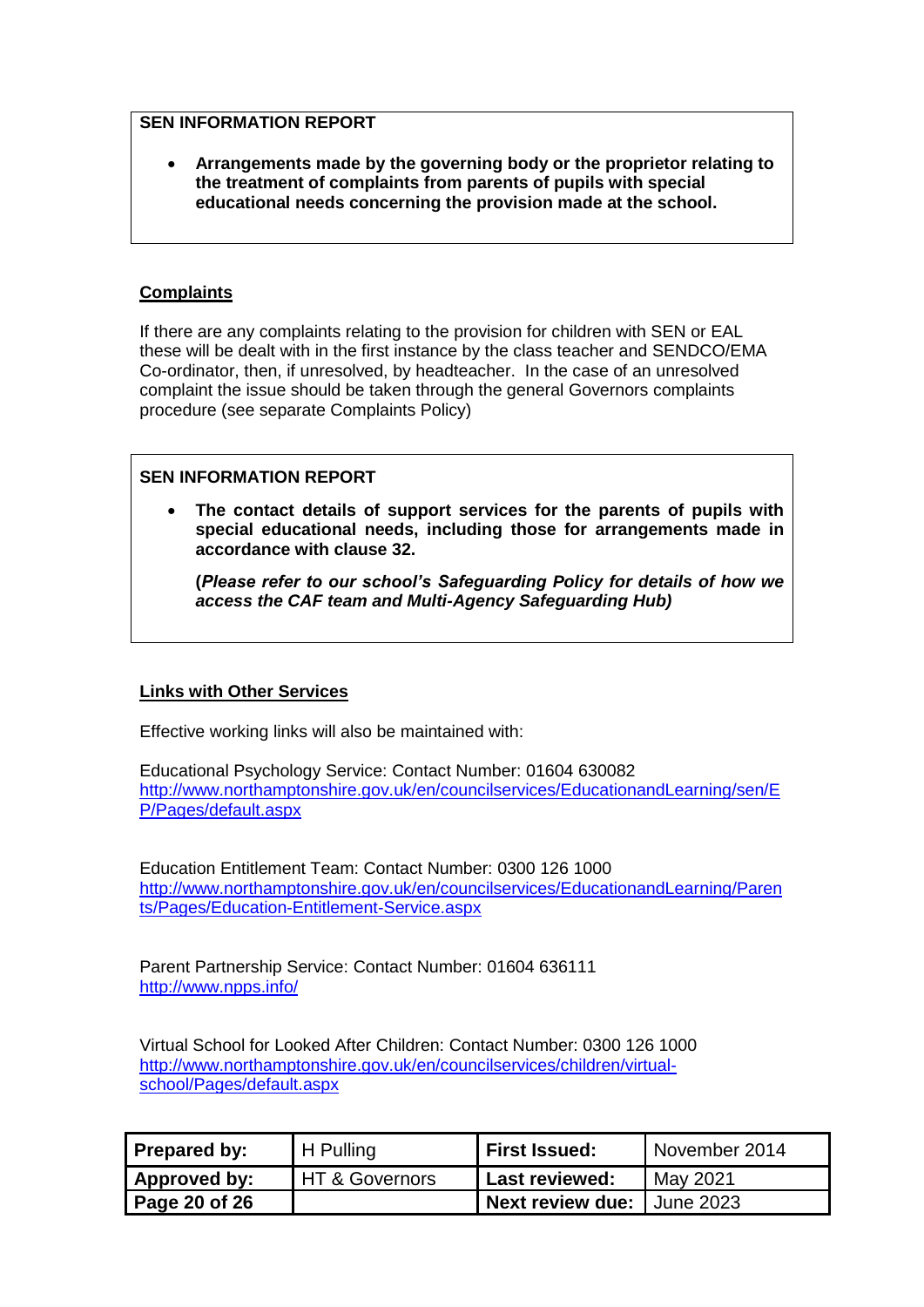Primary Behaviour Outreach Support (Kings Meadow Team or Maplefields Team): Contact numbers Kings Meadow 01604 773730. Maplefields 01536 409040

(See Local Offer website link below for contact details in relation to High Needs Funding Applications and Education Health and Care Plans)

Fairfields Teaching Alliance

Child Autism UK (formerly known as Peach) [www.childautism.org.uk](http://www.childautism.org.uk/)

#### **SEN INFORMATION REPORT**

#### • **Information on where the local authority's local offer is published.**

[http://www.northamptonshire.gov.uk/en/councilservices/EducationandLearning/sen/local](http://www.northamptonshire.gov.uk/en/councilservices/EducationandLearning/sen/local-offer/Pages/default.aspx)[offer/Pages/default.aspx](http://www.northamptonshire.gov.uk/en/councilservices/EducationandLearning/sen/local-offer/Pages/default.aspx)

## **Inclusion of pupils with English as an additional language**

#### **Definition**

A pupil who has English as an Additional Language is a pupil whose first language is not English, and who uses that language on a regular basis inside or outside of school. EAL pupils are not considered to have a Special Educational Need, but are seen to benefit from the ability to live and learn in more than one language.

#### Ethos

We strive to recognise, welcome and celebrate linguistic and cultural diversity and have a high expectation of all pupils regardless of ethnic, cultural or linguistic heritage. We aim to include all pupils and parents in our school by respecting that diversity and reflecting it in our school environment, curriculum, learning resources and partnership with parents. We welcome the enrichment that linguistic and cultural diversity brings to our school community.

The routine and prolonged withdrawal from mainstream of children with EAL is not recognised as good practice and does not promote rapid language acquisition. Language acquisition is best promoted through a range of good, inclusive strategies, interventions and differentiation of the usual school curriculum.

#### Admissions

No pupil will be refused admission on the basis of ethnicity or EAL. Pupils who have EAL will be admitted under the same criteria as any other pupil applying for a school place. Where parents do not speak English, we endeavour to provide oral and written information and help in first language which will facilitate the admission process and

| Prepared by:  | H Pulling      | <b>First Issued:</b>                | November 2014 |
|---------------|----------------|-------------------------------------|---------------|
| Approved by:  | HT & Governors | <b>Last reviewed:</b>               | May 2021      |
| Page 21 of 26 |                | <b>Next review due:   June 2023</b> |               |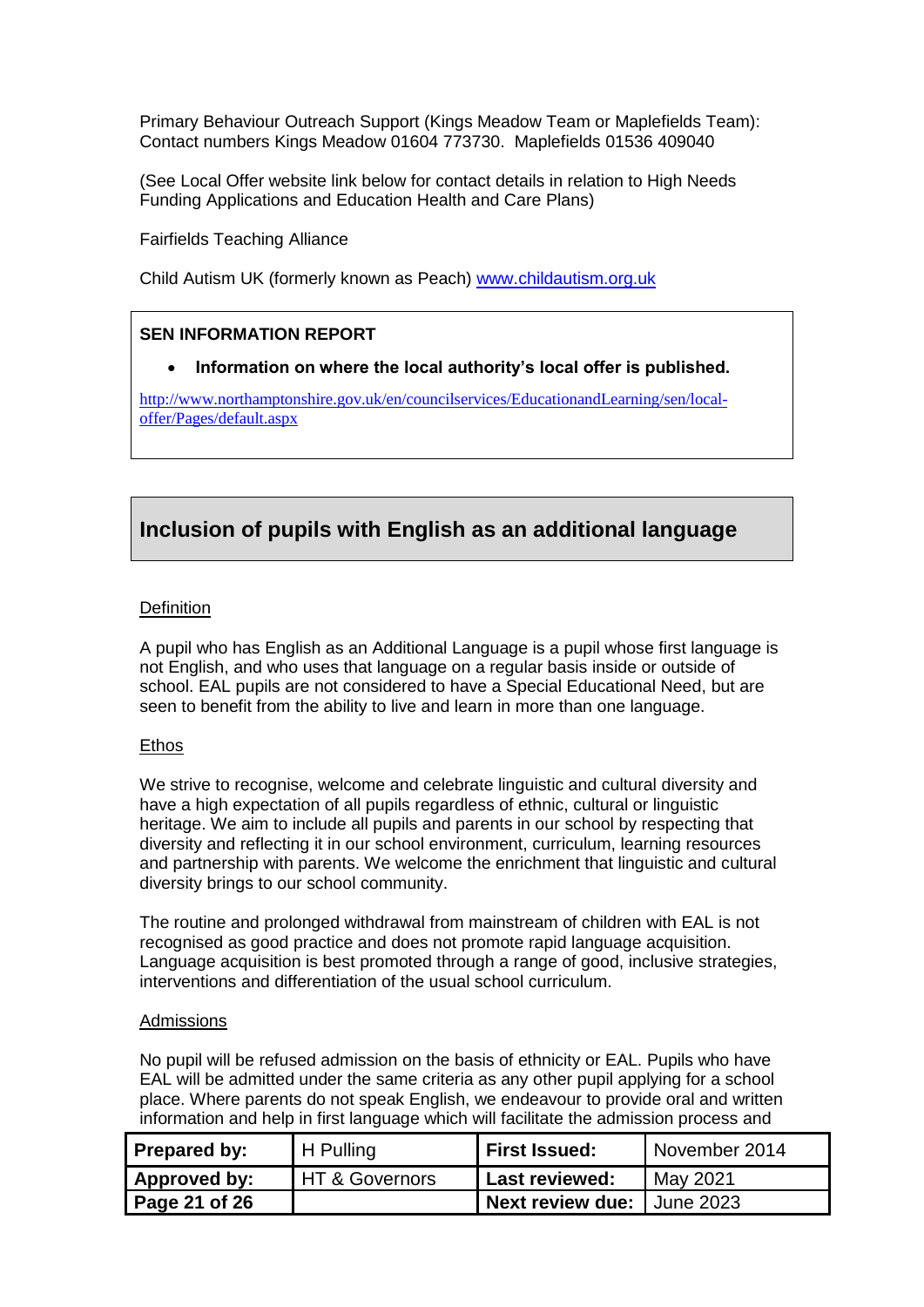provide key information about our school. On admission, the pupil will have access to a welcome and induction programme which recognises their linguistic needs and provides a safe and secure start to their learning.

#### **Provision**

Pupils with EAL will have full access to mainstream provision regardless of their proficiency in English. Where necessary, additional support will be given to improve acquisition of English: this will be provided through Wave 1 and, where appropriate, Wave 2 teaching.

The following provision can be expected:

- Initial assessment of EAL using 'A Language in Common to record stages of language acquisition
- A further mother tongue assessment may be applicable where SEN is known or where further information needs to be gathered in the pupil's first language
- Pupils will be placed in sets and groups which match their academic ability. Initially this may be in a middle-ability set until the pupil's academic strengths can be more fully assessed. Pupils will not be placed with SEN pupils unless SEN is indicated
- Work in class will be differentiated for the pupils to lessen linguistic difficulties without significantly reducing academic challenge. Differentiated homework will be provided to enable the pupil to improve their knowledge and use of English and to participate in homework activities on an equal basis with their peers
- Additional support for pupils may be given through: first language resources & translation facilities; teaching support on a 1:1 or small group basis, peer group support; pre-teaching of key concepts and vocabulary
- Where necessary, catch-up work will be provided for pupils arriving from overseas who have experienced a different curriculum or who may have gaps in their schooling. Where pupils are ahead of their peer group in terms of learning, differentiation will be made in order to access learning at an appropriate level
- Progress of EAL pupils will be monitored against both A Language in Common (where below English NC level 2) and against National Curriculum indicators. Where accelerated progress in English is needed for reasons of EAL, targets will be set and provision made on agreement between the class teacher and the EMA Co-ordinator or SENDCO. Provision will be recorded and monitored for effectiveness using the school's provision map, in line with standard practice for all vulnerable learners in the school. The pupil will not be placed on the SEN register for reasons of EAL

#### Parental support

We recognise that some parents who are learning English may find it difficult to communicate with the school and approach the school regarding any concerns they may have on their child's progress. We endeavour to fully include EAL parents in the life of the school by, wherever possible, providing interpreting facilities at parents' evenings and other school meetings and by providing key school information in translated format.

| Prepared by:  | H Pulling        | <b>First Issued:</b>                | November 2014 |
|---------------|------------------|-------------------------------------|---------------|
| Approved by:  | I HT & Governors | <b>Last reviewed:</b>               | May 2021      |
| Page 22 of 26 |                  | <b>Next review due:   June 2023</b> |               |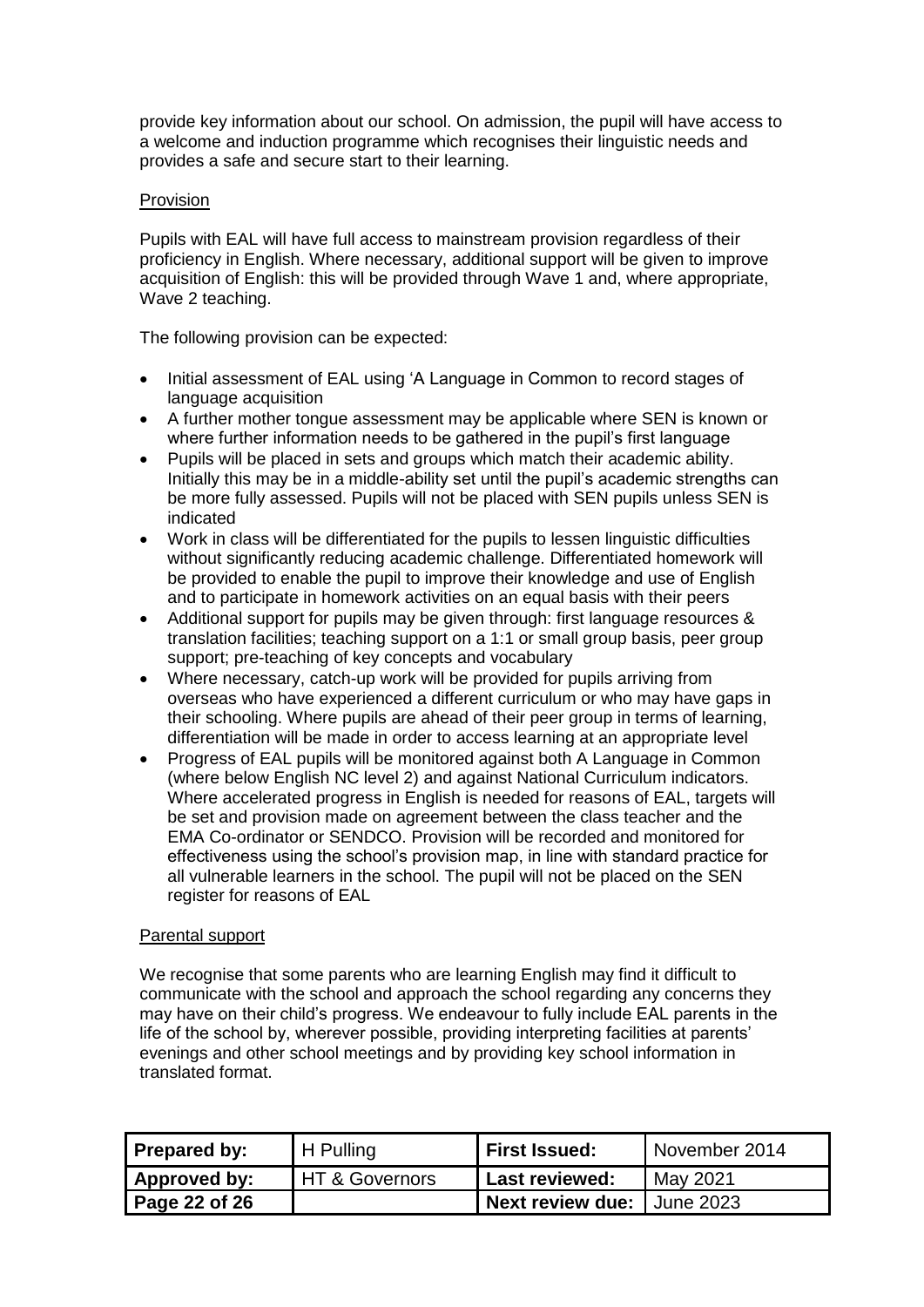## **Inclusion of children who are Looked After in Local Authority Care**

There is a separate policy for CLA which also outlines annual reporting arrangements.

Our school recognises that:

- Children who are looked after in local authority care have the same rights as all children but may have additional needs due to attachment issues, early neglect, separation and loss, trauma and many placement moves. These barriers to learning can affect their educational outcomes and their personal, social and emotional development
- There are commonly understood reasons (Social Exclusion Unit Report :2003] why children who are looked after in local authority care often fail to make expected progress at school:
	- o Placement instability
	- o Unsatisfactory educational experiences of many carers
	- o Too much time out of school
	- o Insufficient help if they fall behind
	- o Unmet needs emotional, mental, physical
- There is a statutory requirement for all schools to have a designated teacher (DT) for looked after children. (The name of the current designated teacher at our school is given at the end of this inclusion policy). The responsibilities of our designated teacher include:
	- Monitoring the progress of children who are 'looked after' to ensure that they have the best life chances possible and access to the full range of opportunities in school
	- Ensuring that children who are 'looked after' have access to the appropriate network of support
	- Checking that the statutory Personal Education Plan (PEP) has been arranged and that it is regularly reviewed, at least every six months
	- Ensuring that information concerning the education of children who are 'looked after' is transferred between agencies and individuals
	- Preparing a report on the child's educational progress to contribute towards the statutory review. (These are usually held at six monthly intervals or more frequently if there is a concern)
	- Discussing feedback from the statutory review (chaired by the Independent Reviewing Officer) with social workers and, where necessary, the carers and a member of the Virtual School team
	- Liaising with the child's social worker to ensure that there is effective communication at all times

| Prepared by:  | H Pulling                 | <b>First Issued:</b>       | November 2014 |
|---------------|---------------------------|----------------------------|---------------|
| Approved by:  | <b>HT &amp; Governors</b> | Last reviewed:             | May 2021      |
| Page 23 of 26 |                           | Next review due: June 2023 |               |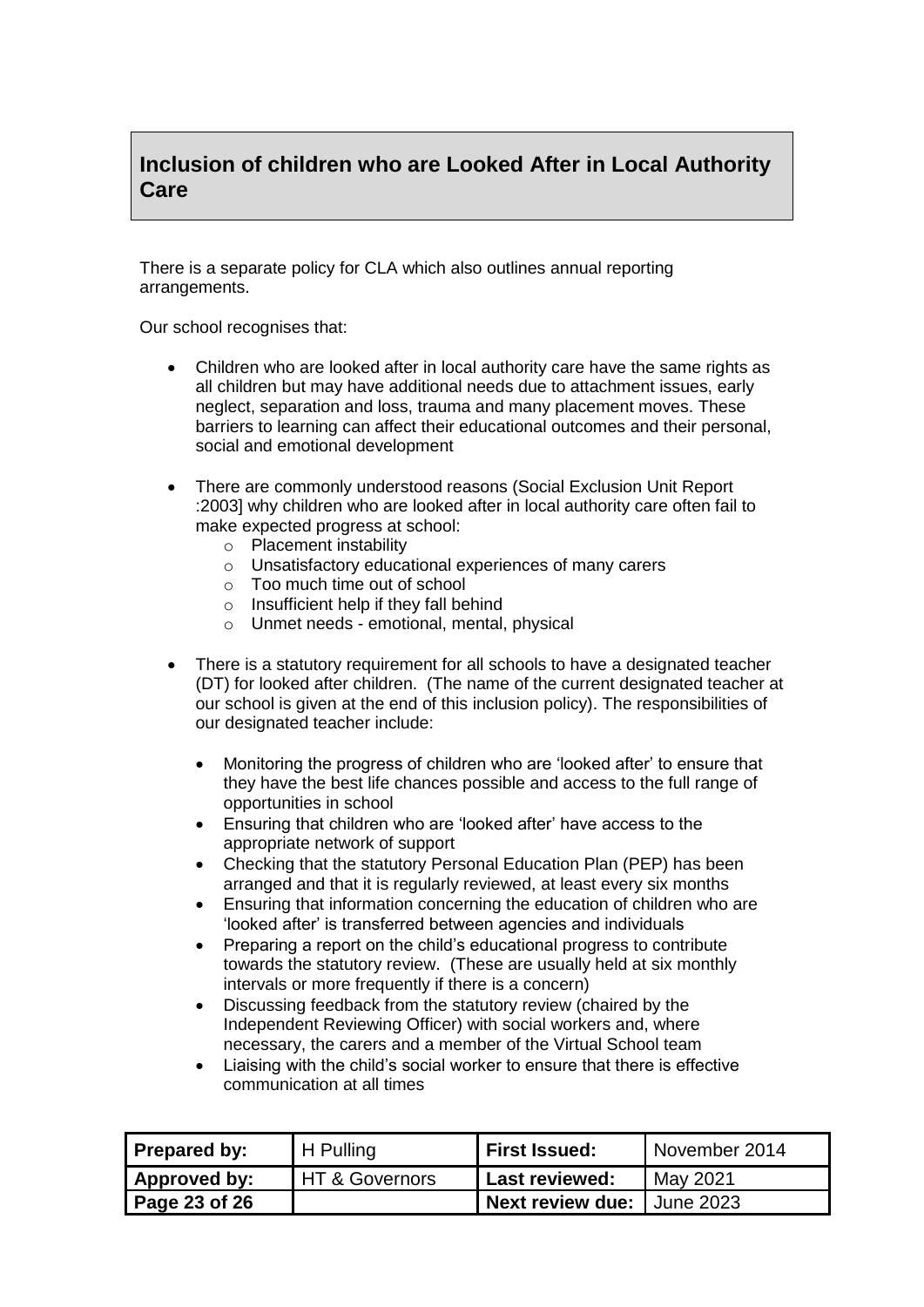• Celebrating the child's successes and acknowledge the progress they are making

Our school will work closely with the county's The Virtual School (VS) for Children which promotes the educational needs of Looked After Children and monitors admissions, PEP completion, attendance & exclusions.

## **Inclusion of children who are in receipt of Pupil Premium**

The pupil premium is additional funding for publicly funded schools in England to raise the attainment of disadvantaged pupils of all abilities and to close the gaps between them and their peers. Each year the government allocates funding for each child registered as eligible for receiving free school meals at any point in the last six years.

The School will publish on its website each year its strategy for use of the Pupil Premium, including a report on the performance of these disadvantaged pupils compared with their peers.

## **Inclusion of pupils who are very able and/or talented**

In this section the term 'very able' refers to pupils who have a broad range of achievement at a very high level. Those children who are very able have very welldeveloped learning skills across the curriculum. The term 'talented' refers to pupils who excel in one or more specific fields, such as sport or music, but who may or may not perform at a high level across all areas of learning.

| Visual/performing abilities<br>dance, movement, drama<br>$\bullet$<br>Mechanical ingenuity<br>construction, object assembly (and<br>disassembly), systematic, working<br>solutions<br>Outstanding leadership<br>sound judgements<br>sensitivity, empathy,<br>Social awareness<br>artistic, musical, linguistic<br>Creativity | $\bullet$ | <b>Physical talents</b> | sports, games, skilled, dexterity   |
|------------------------------------------------------------------------------------------------------------------------------------------------------------------------------------------------------------------------------------------------------------------------------------------------------------------------------|-----------|-------------------------|-------------------------------------|
|                                                                                                                                                                                                                                                                                                                              |           |                         |                                     |
|                                                                                                                                                                                                                                                                                                                              |           |                         |                                     |
|                                                                                                                                                                                                                                                                                                                              |           |                         | organiser, outstanding team leader, |
|                                                                                                                                                                                                                                                                                                                              |           |                         |                                     |
|                                                                                                                                                                                                                                                                                                                              |           |                         |                                     |

We respect the right of all children in our school, irrespective of differences in ability, to access a number of areas of learning, and to develop the knowledge, skills, understanding and attitudes that are necessary for their self-fulfilment and eventual development into active and responsible adults.

The aims of our school make specific reference to teaching and learning that takes into account the needs of all children. They also identify the commitment to giving all our children every opportunity to achieve the highest of standards. This policy guides the way in which this happens for our very able and/or talented children.

| <b>Prepared by:</b> | H Pulling      | <b>First Issued:</b>       | November 2014 |
|---------------------|----------------|----------------------------|---------------|
| Approved by:        | HT & Governors | Last reviewed:             | May 2021      |
| Page 24 of 26       |                | Next review due: Uune 2023 |               |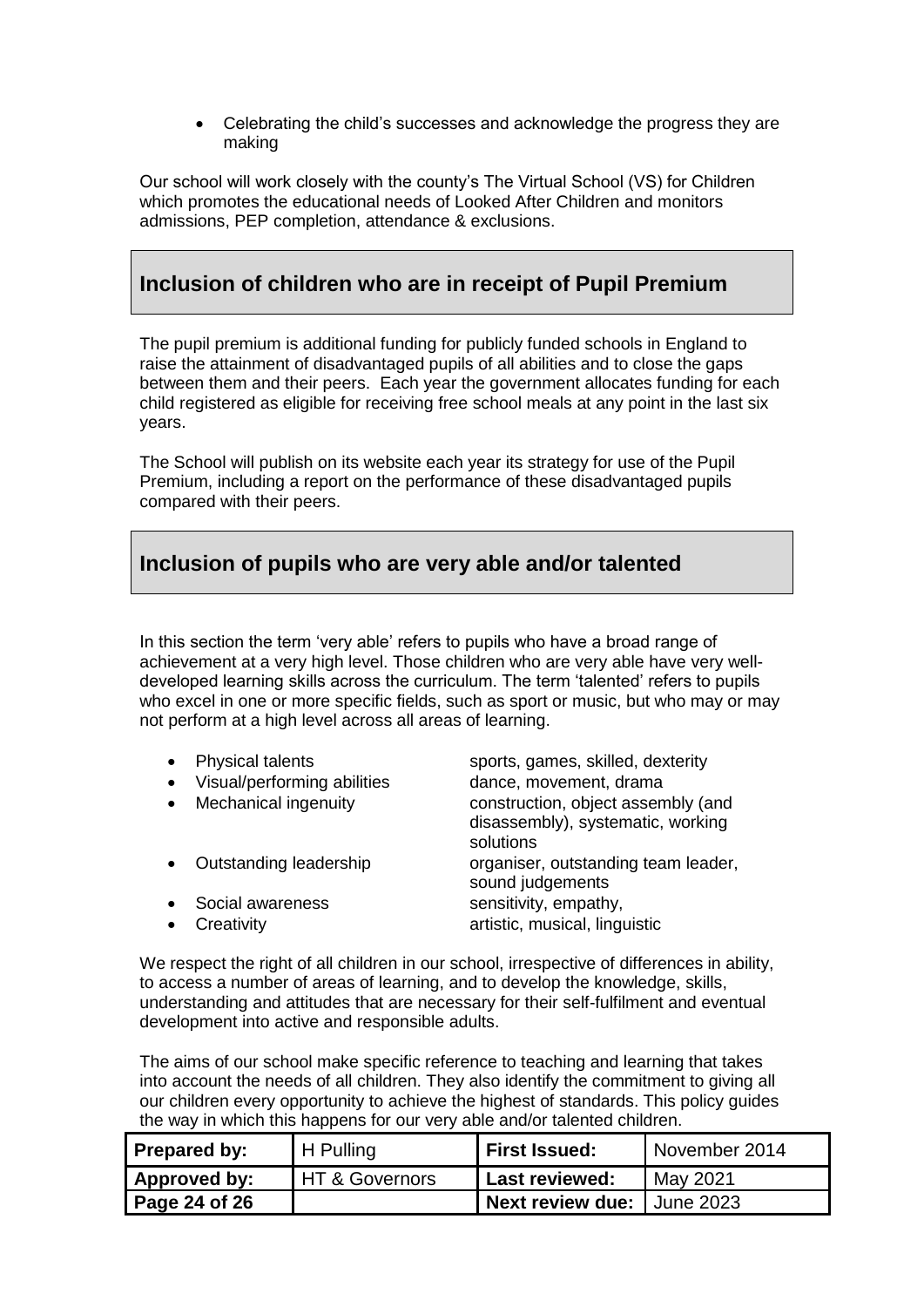For primary -Based on DFES guidelines, we monitor the children closely in the Foundation Stage and at Key Stage 1, but we only identify very able and talented children once they are in Key Stage 2.

#### **Identification**

Before identifying any child 'very able' in a particular area, we aim to ensure that all children have had the opportunity to learn and succeed in this area. This makes the identification process fair. Identification of pupils as 'very able' and/or 'talented' is a judgement which applies to the current class/school context and refers to the current level of performance only. This means that 'at this time this child is showing ability in a particular area'. Identification at our school does not necessarily mean that in another school or context the child would be identified.

A very able or talented pupil should be identified using a variety of methods. The specific procedure will vary according to subject area but will include elements of the following:

- Teacher nomination
- Assessment results
- Specialist teacher identification
- Parental nomination
- Peer nomination
- Self-nomination

Each year the school will draw up a register of very able and/or talented children, this list will be kept under review. Provision for very able and/or talented children will be tracked on the school's provision map

#### Provision

Teachers have high expectations and plan carefully to meet the learning needs of all our children. We give all children the opportunity to show what they know, understand and can do, and we achieve this in a variety of ways when planning for children's learning by providing:

- A common activity that allows the children to respond at their own level
- An enrichment activity that broadens a child's learning in a particular skill or knowledge area
- An individual activity within a common theme that reflects a greater depth of understanding and higher level of attainment
- The opportunity for children to progress through their work at their own rate of learning

Children meet a variety of organisational strategies as they move through the school. Each strategy supports all children in their learning, but gives due regard to the more able and very able learner.

| Prepared by:  | H Pulling        | <b>First Issued:</b>         | November 2014 |
|---------------|------------------|------------------------------|---------------|
| Approved by:  | I HT & Governors | Last reviewed:               | May 2021      |
| Page 25 of 26 |                  | Next review due: I June 2023 |               |